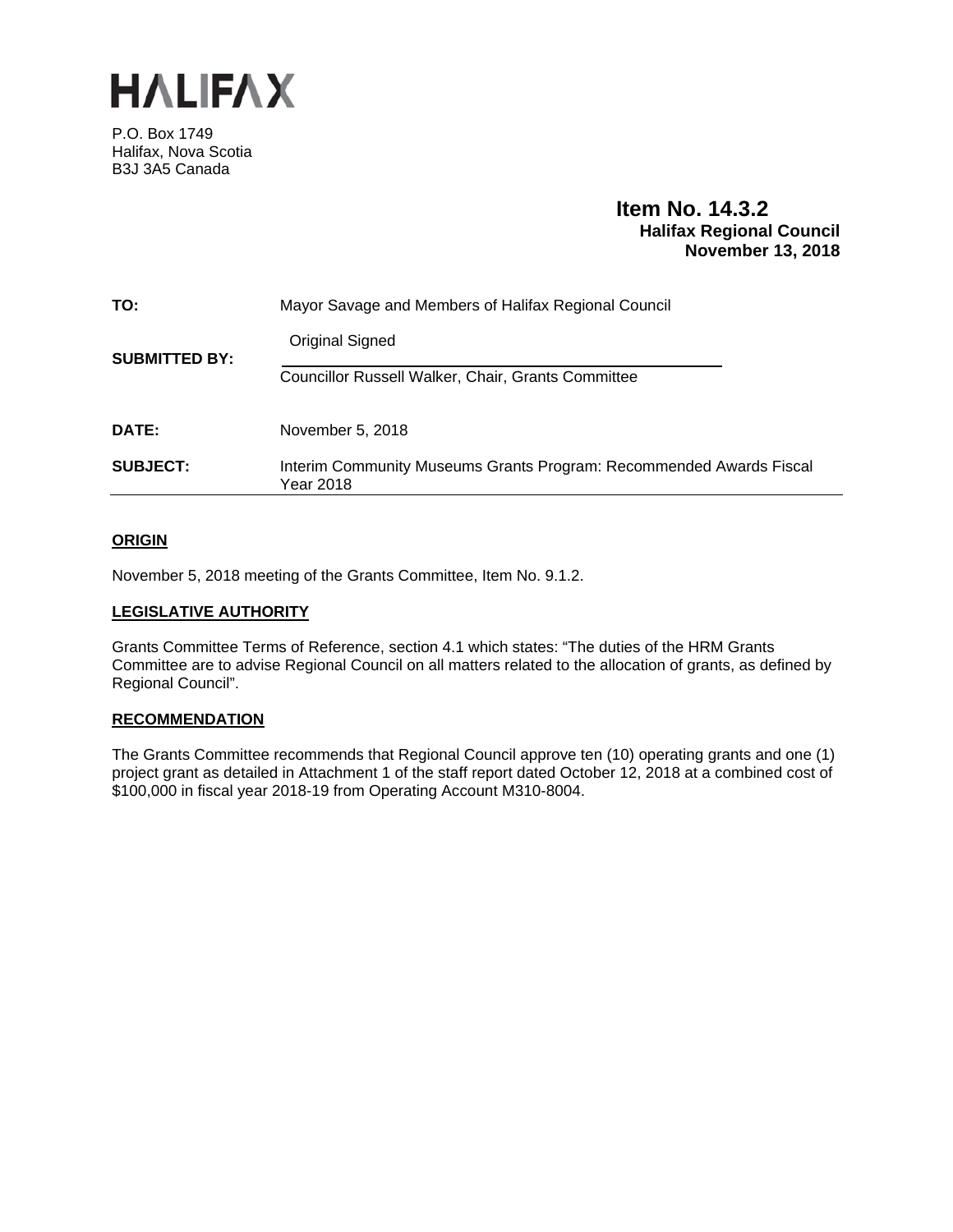### **BACKGROUND**

A staff report dated October 12, 2018 pertaining to the Interim Community Museum Grants Program: Recommended Awards for Fiscal Year 2018 was before the Grants Committee for consideration at its meeting held on November 5, 2018.

For further information, please refer to the attached staff report dated October 12, 2018.

#### **DISCUSSION**

The Grants Committee reviewed the staff report dated October 12, 2018 at its meeting held on November 5, 2018 and forwarded the recommendation to Regional Council as outlined in this report.

### **FINANCIAL IMPLICATIONS**

As outlined in the attached staff report dated October 12, 2018.

#### **RISK CONSIDERATION**

As outlined in the attached staff report dated October 12, 2018.

#### **COMMUNITY ENGAGEMENT**

Grants Committee meetings are open to public attendance. The Grants Committee is comprised of one elected member from each Community Council, a Chair appointed from the membership of the Audit and Finance Standing Committee and six (6) members of the public. The agenda, minutes, and reports for the Grants Committee are posted on the HRM website.

#### **ENVIRONMENTAL IMPLICATIONS**

None identified.

### **ALTERNATIVES**

The Grants Committee did not discuss alternative recommendations.

### **ATTACHMENTS**

1. Staff report dated October 12, 2018.

A copy of this report can be obtained online at halifax.ca or by contacting the Office of the Municipal Clerk at 902.490.4210.

Report Prepared by: Liam MacSween, Legislative Assistant, 902.490.6521.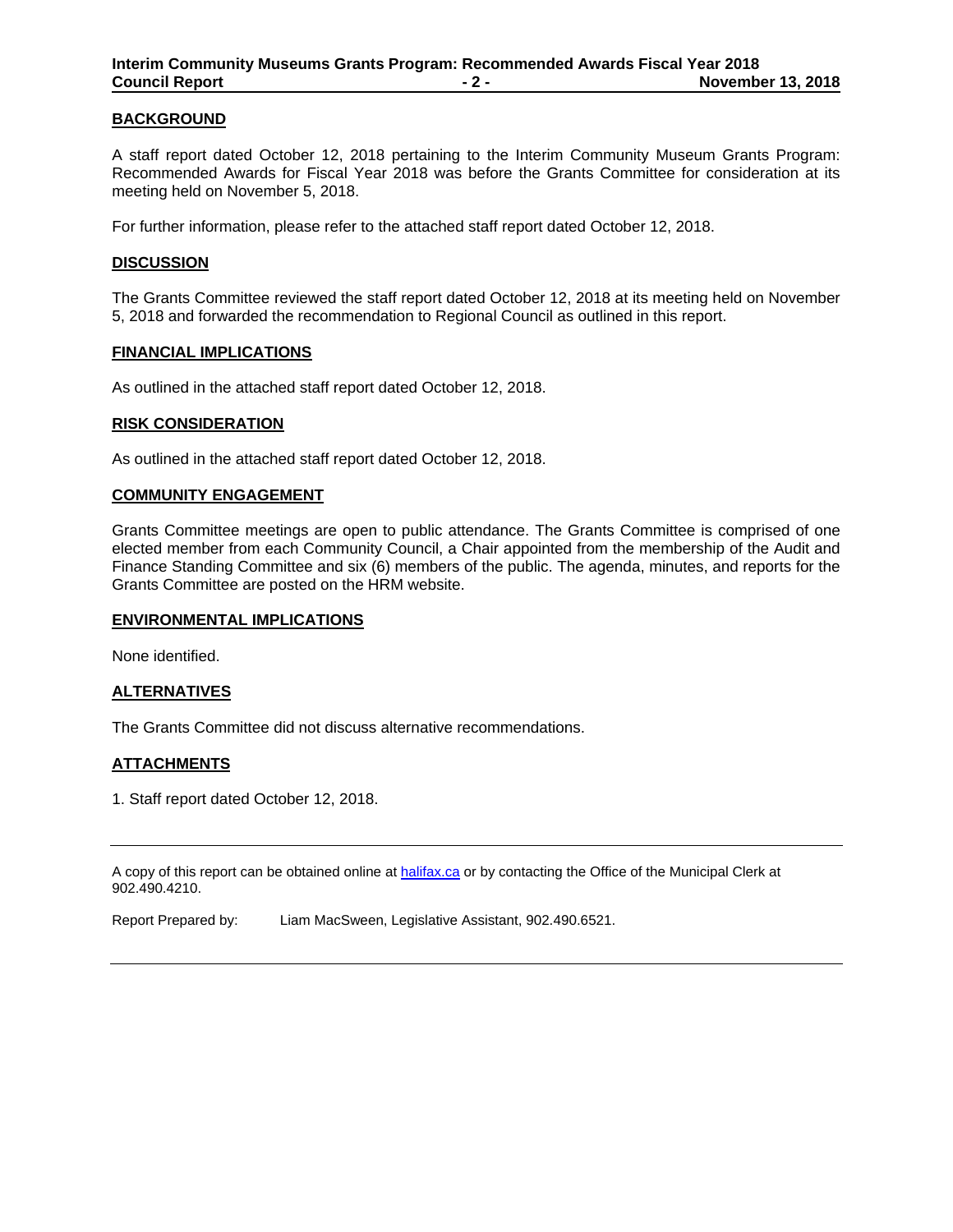

P.O. Box 1749 Halifax, Nova Scotia B3J 3A5 Canada

# **Attachment 1 Grants Committee November 5, 2018**

| TO:                  | Chair and Members of HRM Grants Committee                                                      |
|----------------------|------------------------------------------------------------------------------------------------|
| <b>SUBMITTED BY:</b> | Original Signed                                                                                |
|                      | Jerry Blackwood, Acting Director of Finance & Asset Management/CFO                             |
|                      | <b>Original Signed</b>                                                                         |
|                      | Jacques Dubé, Chief Administrative Officer                                                     |
| <b>DATE:</b>         | October 12, 2018                                                                               |
| <b>SUBJECT:</b>      | <b>Interim Community Museums Grants Program: Recommended Awards</b><br><b>Fiscal Year 2018</b> |

# **ORIGIN**

…

…

June 5, 2018 - Regional Council approved Administrative Order 2014-010-ADM to provide interim funding to community museums located within the Halifax Regional Municipality.

July 7, 2018 – Call for applications issued with a deadline of September 10, 2018.

### **LEGISLATIVE AUTHORITY**

*Halifax Regional Municipality Charter* ("HRM Charter"), S.N.S 2008, c.39 **79(1)** The Council may expend money required by the Municipality for

(av) a grant or contribution to

(v) any charitable, nursing, medical, athletic, educational, environmental, cultural, community, fraternal, recreational, religious, sporting or social organization within the Province,

**(2)** The Municipality shall publish annually a list of the organizations and grants and contributions made pursuant to clause (1)(av) in a newspaper circulating in the Municipality.

*Administrative Order 2014-010-ADM Respecting Interim Grants to Community Museums.*

### **RECOMMENDATION**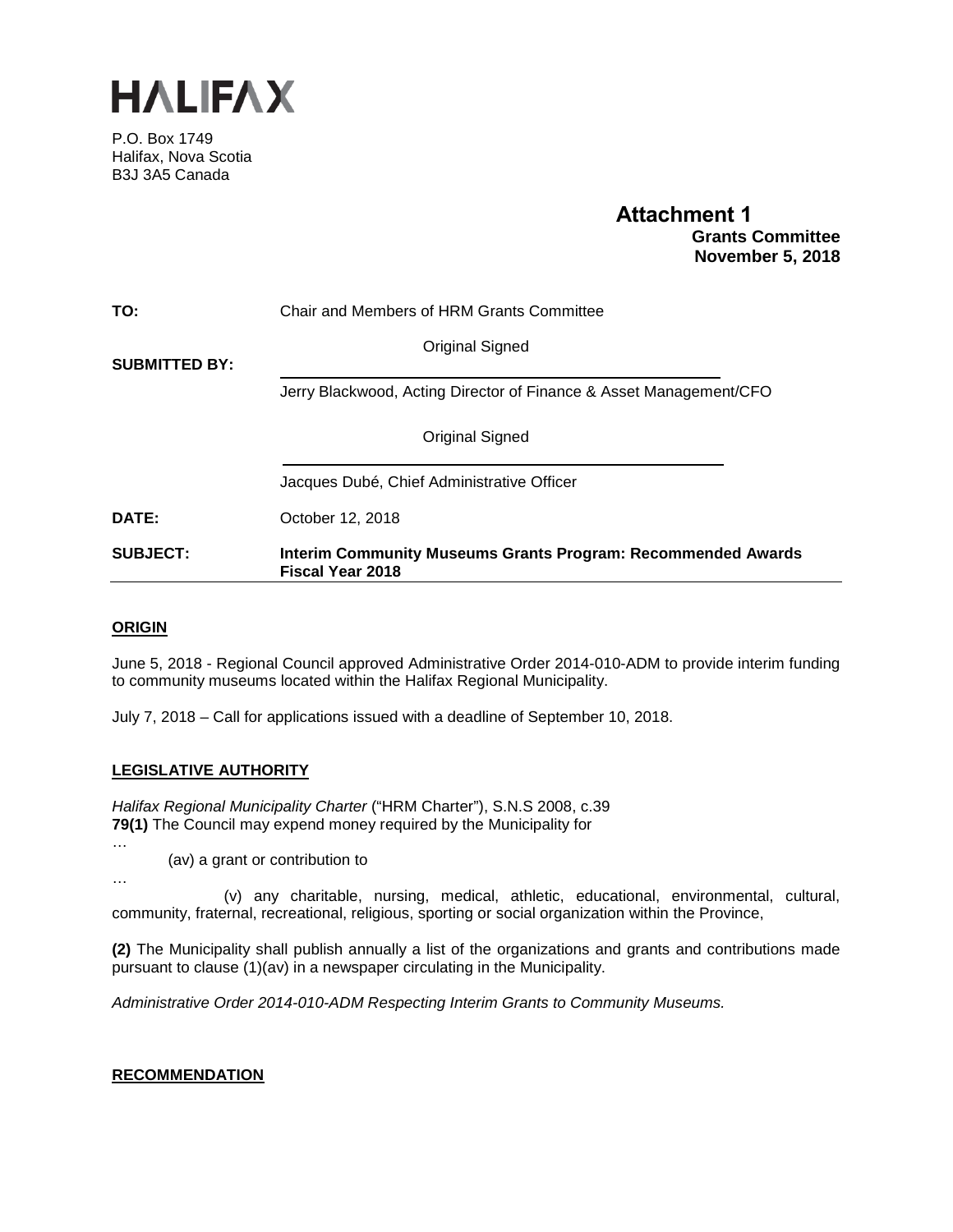It is recommended that the Grants Committee recommend that Regional Council approve ten (10) operating grants and one (1) project grant as detailed in Attachment 1 of this report at a combined cost of \$100,000 in fiscal year 2018-19 from Operating Account M310-8004.

### **BACKGROUND**

On March 6, 2018, Regional Council responded to an unsolicited funding request from nineteen (19) local non-profit organizations self-identified as community museums for to address unspecified "financial challenges". Pending development of a municipal Culture and Heritage Priorities Plan, Council directed the establishment of an interim grant program. While awaiting the launch of this new grant program, Council issued \$109,000 in one-time contributions. These funds were distributed to recipient organizations in March 2018. Given the timing of receipt, it is anticipated that these funds were used in the current (2018) fiscal year. The letter of notification accompanying payment included the following advisory: *"…this award is not indicative of an organization's eligibility under the proposed Administrative Order (program policy), a meritbased evaluation, or the value of any future funding"*. This caution was intended to guide expectations in the absence of an operational definition of a community museum and the applicable funding eligibility criteria.

On June 5, 2018, Regional Council approved Administrative Order 2018-010-ADM Respecting Interim Grants to Community Museums. This program has a 3-year term. The program includes annual operating and project-specific grants to eligible non-profit and charitable organizations as defined in the Administrative Order. The focus of funding is on recurring core *museum* expenditures that if unpaid could jeopardize daily operations with consideration for smaller museums operated by volunteers.

For the purpose of this program a museum is defined as: *"a permanent facility, open to the public, which acquires, conserves, researches, communicates and exhibits the tangible and intangible heritage of humanity and its environment for the purpose of education, study and enjoyment*"; and a community museum is defined as: *"a museum that reflects either the community where the museum is located, or a specialized theme".* The applicant must be the owner of the collection.

The interim program focuses on:

- community museums as defined in the Administrative Order;
- social history;
- the provision of assistance to aid sustainability (ie. core operating costs); and
- consideration for small community museums with modest or nominal operating revenues[1](#page-3-0).

During debate regarding the proposed new program a concern was raised as to whether HRM's funding to community museums might reduce funding from the provincial *Community Museums Assistance Program* ("CMAP"). Although there is no indication of a 'claw-back' targeting museums located in HRM based on municipal funding, the Nova Scotia Department of Communities, Culture & Heritage is reviewing the CMAP. Consequently, HRM has devised its own criteria for inclusion in the municipal grant program and adoption of the *Community Museum Evaluation Program* in establishing standards of practice but inclusion or exclusion from CMAP does not de facto determine eligibility under HRM's program.

For clarity, the Association of Nova Scotia Museums ("ANSM") has no role in the evaluation or administration of CMAP grants: to do so might be perceived as a conflict of interest given their advisory and advocacy role for museums. Likewise, although HRM has requested ANSM's technical assistance in an advisory role, the ANSM representative did not score applications or make a funding recommendation.

A narrative description of recommended awards is included as **Attachment 1** of this report and because 2018 represents the launch of this new program, a description of the evaluation methodology is included

<span id="page-3-0"></span> <sup>1</sup> Meeting of Regional Council June 5, 2018, Proposed Interim Community Museums Grant Program: Administrative Order 2018-010-ADM, dated May 22, 2018, p.3.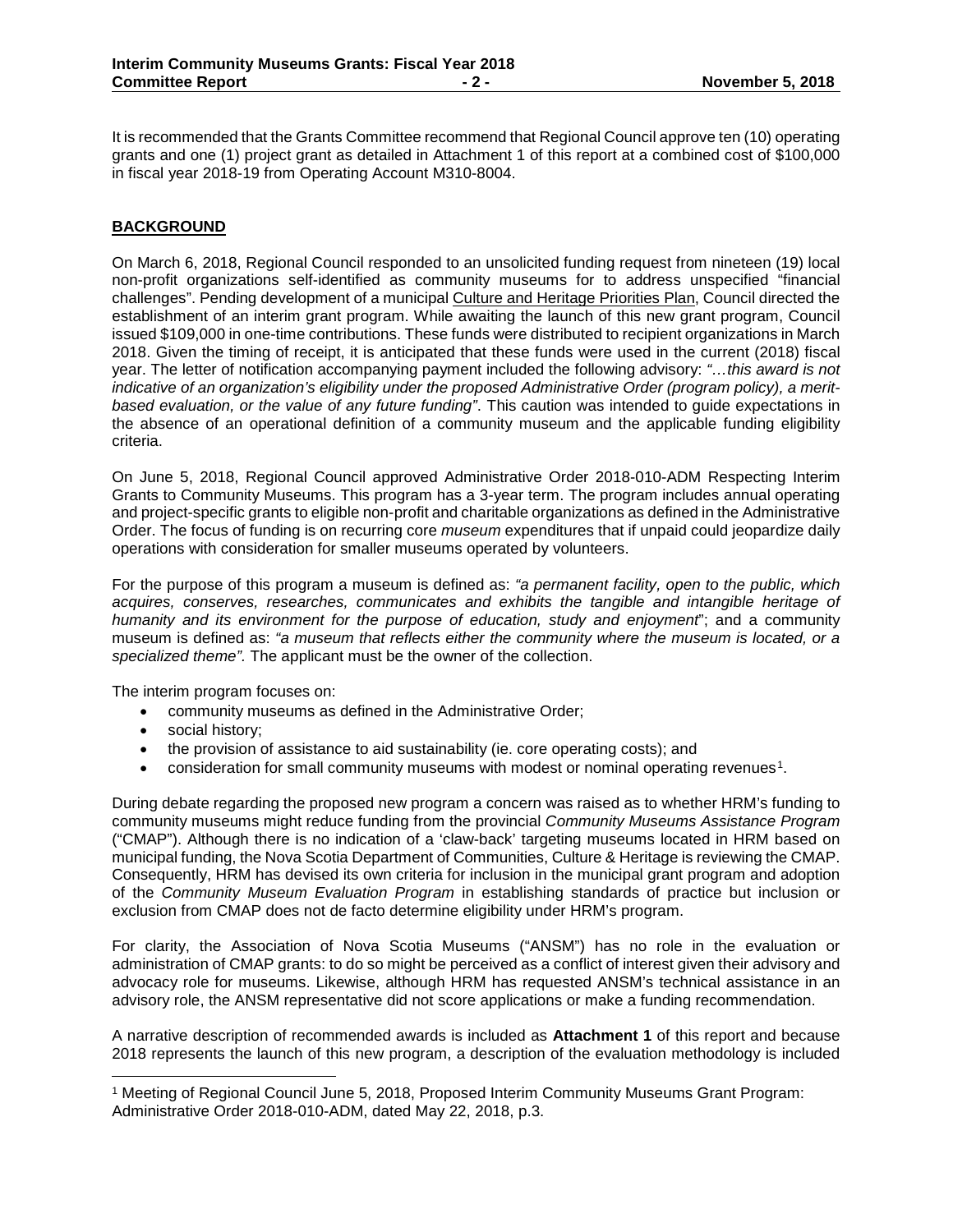as **Attachment 2**. Administrative Order 2018-010-ADM is posted online at: [www.halifax.ca/city](http://www.halifax.ca/city-hall/legislation-by-laws)[hall/legislation-by-laws.](http://www.halifax.ca/city-hall/legislation-by-laws)

### **DISCUSSION**

As of the application deadline September 10, 2018, ten (10) on-time applications were received. The distribution of applications and proposed awards is summarized below in Table 1. All applicants have been screened for debt or outstanding obligations to the Municipality.

| Table 1. Distribution of Applications and Recommended Awards by Sub-Category:<br><b>Fiscal Year 2018</b> |                     |                             |                                  |                                           |  |  |
|----------------------------------------------------------------------------------------------------------|---------------------|-----------------------------|----------------------------------|-------------------------------------------|--|--|
| <b>Sub-Category</b>                                                                                      | <b>Applications</b> | Value of<br><b>Requests</b> | <b>Awards</b><br><b>Proposed</b> | <b>Value of Proposed</b><br><b>Awards</b> |  |  |
| Operating (3-Year)                                                                                       | 10                  | \$176,200                   | 10                               | \$95,000                                  |  |  |
| Operating (Non-                                                                                          | \$0                 | \$0                         | 0                                | \$0                                       |  |  |
| Recurring)                                                                                               |                     |                             |                                  |                                           |  |  |
| <b>Project Grant</b>                                                                                     |                     | \$5,000                     |                                  | \$5,000                                   |  |  |
| <b>Special Project Grant</b>                                                                             | 0                   | \$0                         |                                  | \$0                                       |  |  |
| <b>TOTAL</b>                                                                                             | 11                  | \$181,200                   | 44                               | \$100,000                                 |  |  |

Without exception, applicants have requested multi-year funding (3 years) as provided for in the program policy. This approach facilitates predictability and enables grant recipients to plan with a higher degree of certainty, subject to the program's annual budget capacity. If approved, recipients of a multi-year grant must provide an annual progress report and financial update. The latter confirms expenditure of HRM's grant is in accordance with the purpose of municipal funding.

Some organizations that might have been expected to apply based on prior applications to the Municipality have indicated that they elected not to apply to this year's program due to other priorities or so as to prepare a comprehensive submission; others may exceed the 80% government funding threshold or do not (currently) meet the program's eligibility criteria.

The Operating Grant category has three (3) funding streams:

- Tier I. Community museums that have completed the provincial *Museum Evaluation Program* with a minimum score of 50/100. Maximum grant up to \$20,000.
- Tier II. Non-accredited community museum whose average annual operating budget for the three (3) years immediately preceding application is over \$10,000. Maximum grant up to \$15,000.
- Tier III. Non-accredited community museum whose average annual operating budget for the three (3) years immediately preceding application is under \$10,000. Maximum grant up to \$7,500.

Applicant organizations will vary significantly in terms of their reliance upon volunteers versus paid staff, the extent of direct financial and in-kind government assistance, hours of operation, and scale of educational and research activity. Hence, the value of municipal operating grant varies irrespective of funding "tier". The combined value of municipal, provincial and federal annual *operating* funding shall not exceed 80%: disclosure of in-kind government operating assistance is mandatory.

The Project Grant category has two (2) funding streams:

• A project grant of up to \$5,000 towards an initiative that enhances educational programming, public access, or organizational capacity building.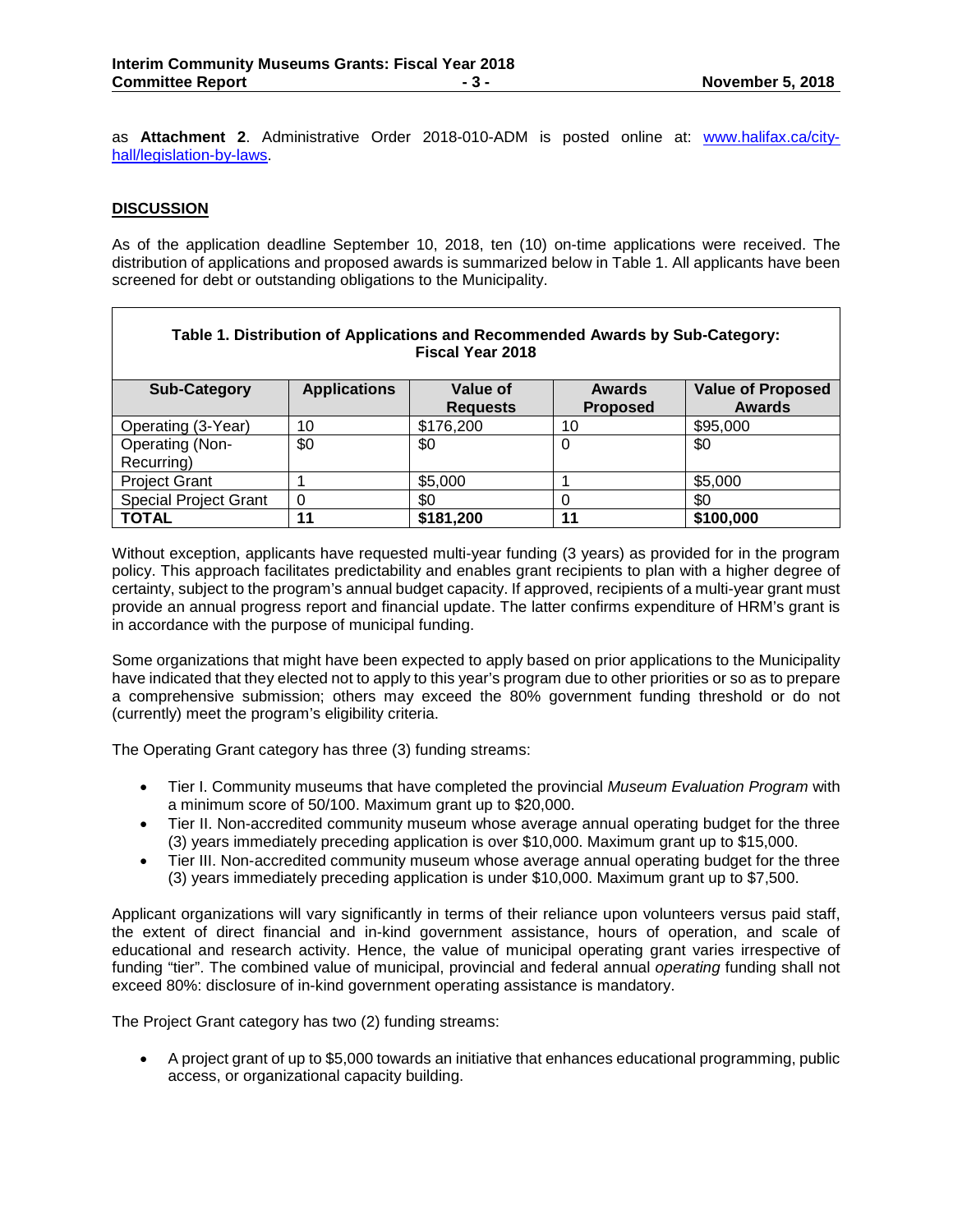• A special project grant of up to \$20,000 to support an exceptional opportunity with the potential to attract provincial or national attention (for example, hosting a national or international exhibition with broad public appeal).

With one exception, applicant organizations applied only for an operating grant and most requested a multiyear commitment. However, it is anticipated that organizations in receipt of operating funds will make future applications for project-specific grants.

### **FINANCIAL IMPLICATIONS**

| Interim Community Museum Grant Program Budget M310-8004 | \$220,000    |
|---------------------------------------------------------|--------------|
| Less Recommended Operating Grants (10)                  | $(\$95,000)$ |
| Less Recommended Project Grants (1)                     | (S5.000)     |
| Balance                                                 | \$120,000    |

#### **It is anticipated that additional organizations will apply to the 2019 program (deadline January 31, 2019) for operating and/or project-specific funding and that some organizations in receipt of an operating grant this year will make future applications for project grants.**

A balance of \$120,000 represents the program's capacity to accept community museums into the program in fiscal year 2019 and 2020. Of this amount, an amount of \$20,000 to \$30,000 be allocated for projectspecific grants. No increase in the program's budget allocation is anticipated over the 3-year term of this interim grant program.

### **RISK CONSIDERATION**

Low. The primary risk associated with cash grants are representational (accuracy and completeness of information), financial misappropriation or loss, and reputational risk to the Municipality.

November 4, 2013 – Grants Committee approval of staff recommendations regarding default prevention and management practices for cash grants, tax relief, less than market value sales and leasing approved by Audit & Finance Standing Committee at their meeting of November 20, 2013. An annual status report is tabled with the Grants Committee to monitor default.

### **COMMUNITY ENGAGEMENT**

July 7, 2018 – Call for Submissions advertised and materials posted on HRM web site.

July 18, 2018 - HRM hosted an orientation meeting for interested applicant organizations. The meeting was advertised in the Municipal Notices section of the Chronicle-Herald Saturday, July 7, 2018, and on HRM's web site at[: www.halifax.ca/community-museums-grants.](http://www.halifax.ca/community-museums-grants) Three (3) organizations attended plus two observers.

### **ENVIRONMENTAL IMPLICATIONS**

Not applicable.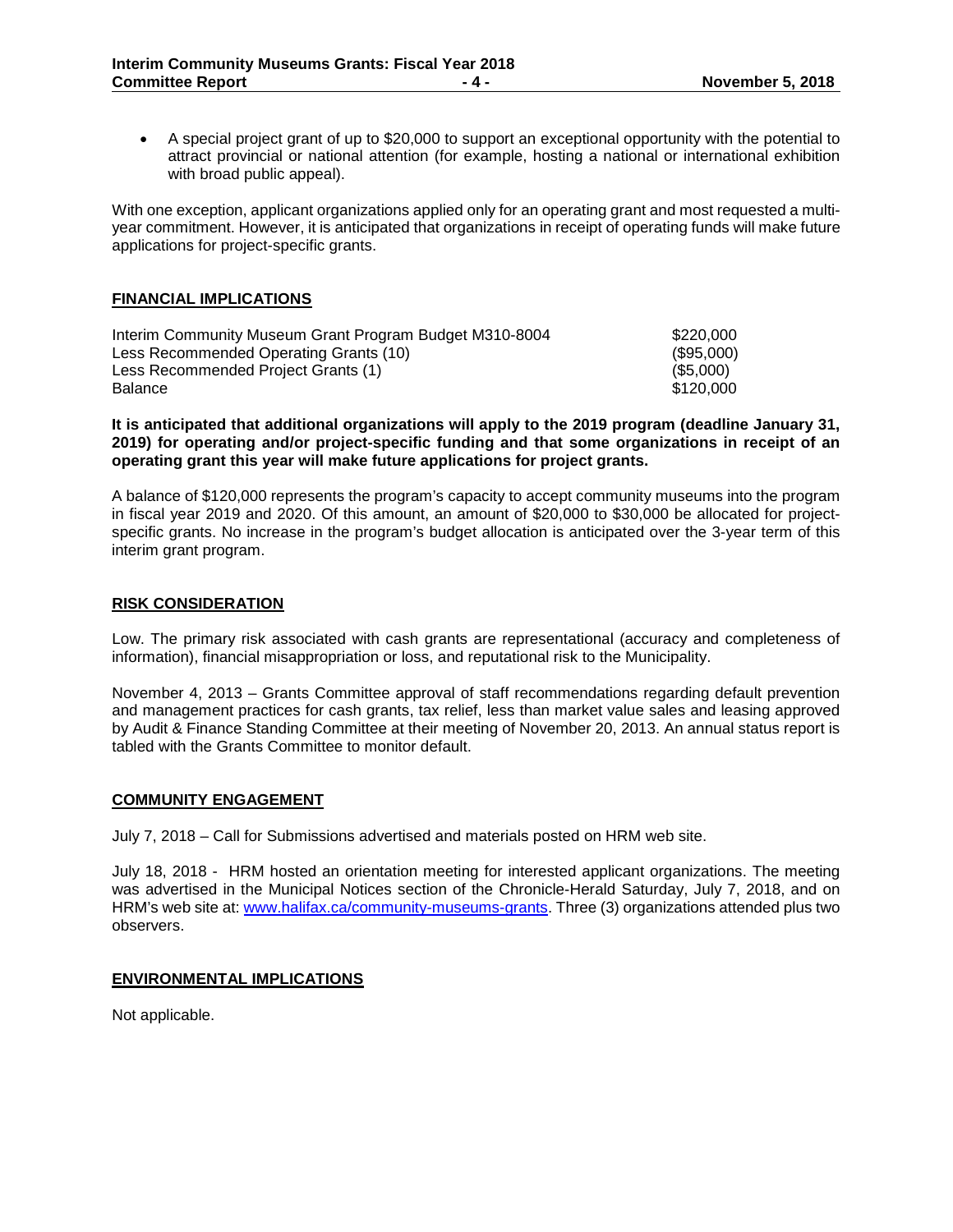## **ALTERNATIVES**

- 1. The Grants Committee could recommend that Regional Council decline to approve a grant, or that it approve a grant in a different amount. If the Grants Committee amends a staff recommendation, the rationale and any financial implications are provided in the Committee's report attached to this staff report and forwarded to Regional Council for a decision.
- 2. The Grants Committee could refer an application to staff for further review.

\_\_\_\_\_\_\_\_\_\_\_\_\_\_\_\_\_\_\_\_\_\_\_\_\_\_\_\_\_\_\_\_\_\_\_\_\_\_\_\_\_\_\_\_\_\_\_\_\_\_\_\_\_\_\_\_\_\_\_\_\_\_\_\_\_\_\_\_

## **ATTACHMENTS**

Attachment 1 - Recommended Awards Attachment 2 - Methodology Notes

A copy of this report can be obtained online a[t halifax.ca](http://www.halifax.ca/) or by contacting the Office of the Municipal Clerk at 902.490.4210.

Report Prepared by: Peta-Jane Temple, Team Lead Grants & Contributions, Finance & Asset Management 902.490.5469  $\overline{\phantom{a}}$  ,  $\overline{\phantom{a}}$  ,  $\overline{\phantom{a}}$  ,  $\overline{\phantom{a}}$  ,  $\overline{\phantom{a}}$  ,  $\overline{\phantom{a}}$  ,  $\overline{\phantom{a}}$  ,  $\overline{\phantom{a}}$  ,  $\overline{\phantom{a}}$  ,  $\overline{\phantom{a}}$  ,  $\overline{\phantom{a}}$  ,  $\overline{\phantom{a}}$  ,  $\overline{\phantom{a}}$  ,  $\overline{\phantom{a}}$  ,  $\overline{\phantom{a}}$  ,  $\overline{\phantom{a}}$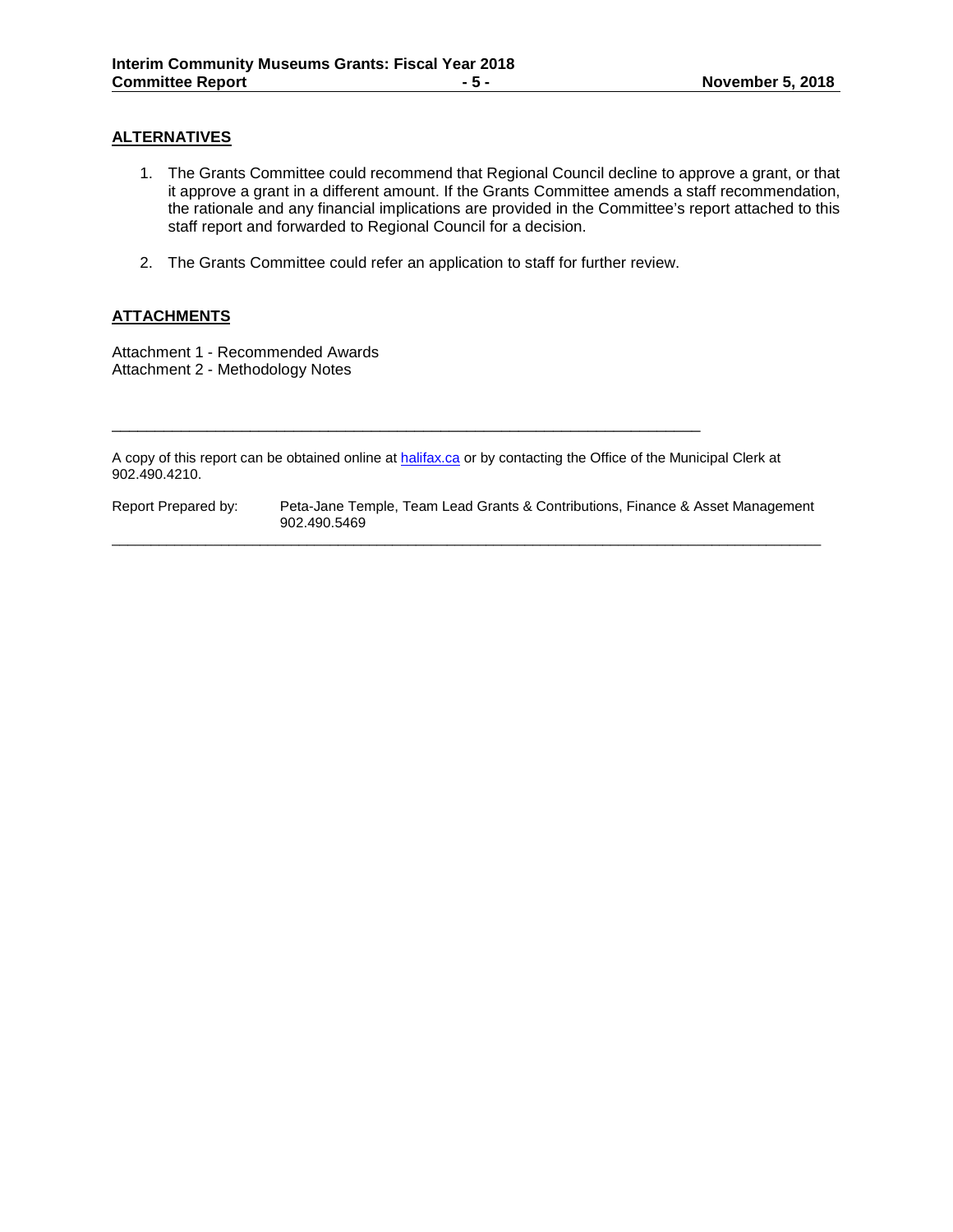#### **Recommended Awards**

### **1. OPERATING GRANTS**

Recipients of a multi-year award must provide an annual report that includes a brief summary of expenses/activities supported by HRM's grant, including a description of the impact on museum operations and the collection, and a financial statement within thirty (30) days of the date stated in the award notification letter (Policy, Section 33). Failure to comply with the program's reporting requirements will result in suspension of eligibility and may result in a pro-rated deduction proportionate to the duration of the default. The term of multi-year funding is from April 1, 2018, to March 31, 2021.

Recommended awards are listed in *alphabetical order.*

### **Tier I. Accredited Community Museums**

 $\overline{\phantom{a}}$ 

### **1. Army Museum Halifax Citadel - Army Museum – Halifax (National Historic Site)**

Incorporated in 1953, the Army Museum Halifax Citadel ("the Army Museum") is a registered non-profit society and a Canadian charity. Under a License of Occupation, the museum is housed in the Cavalier Building within the Halifax Citadel, a federally-owned National Historic Site operated by Parks Canada. The Citadel is part of the Halifax defensive network built by the British Garrison in the 19<sup>th</sup> Century and was used by the Canadian Army from 1906 to 1953: this historical backdrop complements the museum's theme. The Citadel also attracts an estimated 200,000 visitors annually thus elevating visitation to the museum[1](#page-7-0).

The society's mandate is "dedicated to the collection, preservation and exhibition of material related to the military history of Atlantic Canada, with a focus on Nova Scotia, and to preserving the memory of Atlantic Canadian soldiers". The society own a substantial collection of artifacts and archival materials including armaments and accessories, uniforms, insignia, photographs, documents, a small collection of books, and a special collection of "trench art"[2](#page-7-1). The society has also hosted an Artist-in-Residence. Due to its location, the museum does not own or exhibit large equipment or vehicles. Programming includes permanent and temporary exhibitions with outreach to local schools, cadet corps and veterans' groups, and special projects such as the *Last Steps Memorial Arch* on the Halifax waterfront[3.](#page-7-2)

Operations are seasonal and determined by access to the Halifax Citadel: the museum is open 7 days a week from May to October, *Remembrance Day* (November 11) and *Vimy Day* (April 9). In the off-season, private tours are available for organizations or individuals by arrangement for which a fixed fee is charged. The society employs part-time staff assisted by volunteers, with seasonal staff as grants permit.

Over the 3-year period (2016-2018) operating revenues were stable but expenditures have fluctuated in relation to the development of permanent exhibits that rely extensively on project-specific government grants and donations from charitable foundations. Expenses might also be impacted by security

<span id="page-7-0"></span><sup>1</sup> Under the fee-for-service agreement the museum cannot charge its own admission. The applicant notes that charitable donations may be reduced by the perception that the museum is a federal institution operated by Parks Canada or the Department of National Defence.

<span id="page-7-1"></span> $2$  The term "trench art" refers to decorative assemblages crafted by soldiers, prisoners of war, and civilians using discarded military ordnance and hardware. This activity was not included in government war art programs and because use of government property was not permitted works are often unsigned. The Canadian War Museum in Ottawa has an extensive collection.

<span id="page-7-2"></span><sup>3</sup> A companion monument by the same team, *Canada Gate*, was erected in Passchendaele, Belgium.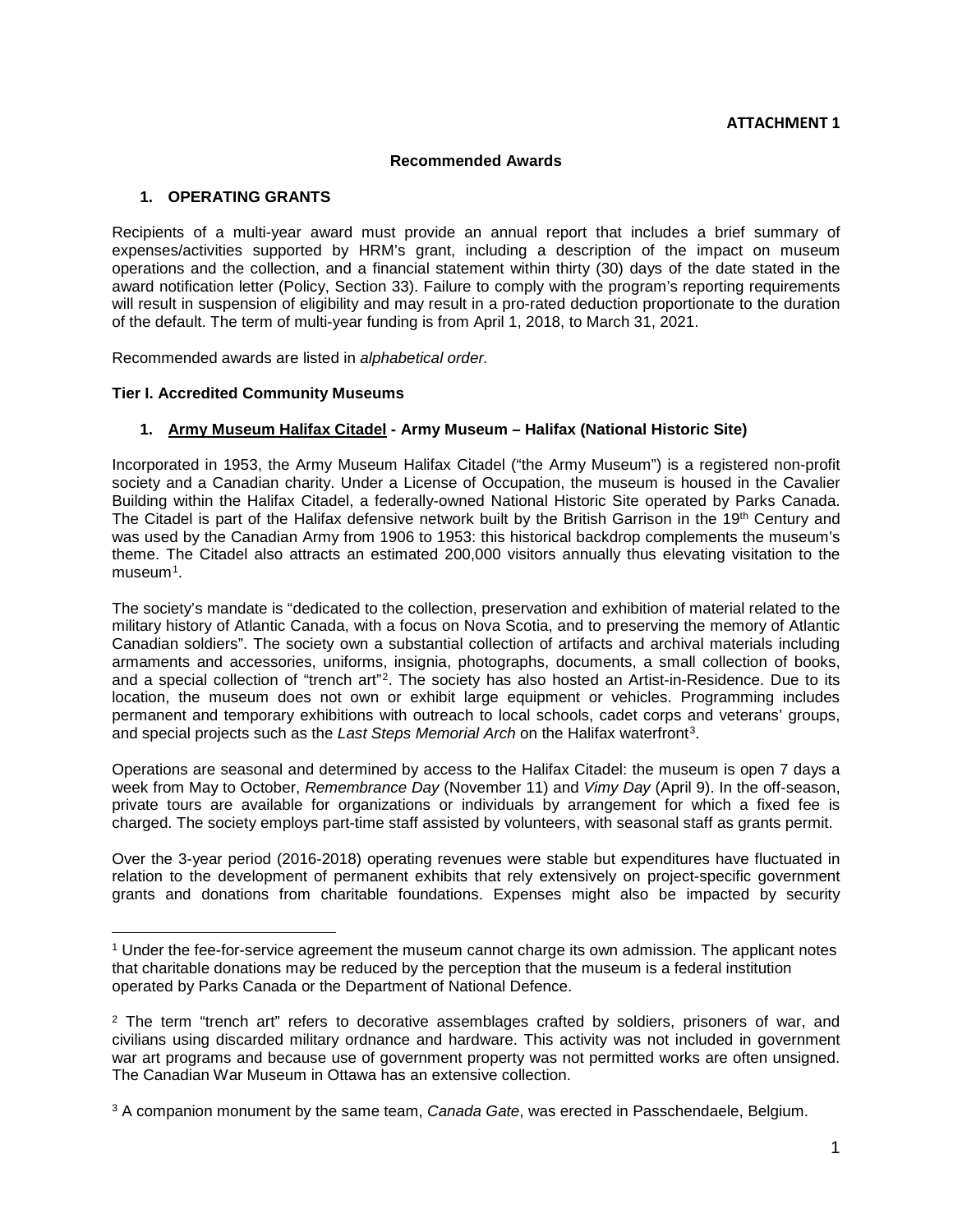requirements for the storage of guns and swords/knives and the bilingual requirements of the federal feefor-service contract. Operations are sustained by a federal government contract and in-kind assistance, a provincial operating grant and strong public donations. Government operating assistance includes:

- a \$25,000 Parks Canada fee-for-service contract that also includes occupancy of the premises, utilities, preservation materials, and security at no cost to the society;
- on-site storage provided by Parks Canada at no cost under a license agreement;
- a provincial CMAP operating grant (\$36,914 in 2018); and
- there is no property tax charge-back to the society based on their proportional occupancy<sup>[4](#page-8-0)</sup>.

The society requests a 3-year operating grant in the amount of \$20,000 per annum to (1) engage a seasonal employee for off-season collection conservation and (2) core recurring operating expenses. A portion of funds currently directed to core operating will be re-directed to enhancing the *Trail of the Canadian Army 1939-1945* exhibit with an interactive audio-visual kiosk. The value of recommended award reflects the degree of government direct and in-kind assistance: the majority of operating costs are covered by Parks Canada and a provincial operating grant. The use of municipal funds for collection management and conservation appears reasonable given the size of the collection. *A 3-year operating grant in the amount of \$12,000 per annum, subject to annual budget approval, to the Army Museum Halifax Citadel is recommended, commencing April 1, 2018, to March 31, 2021.*

# **2. Atlantic Canada Aviation Museum Society - Atlantic Aviation Museum - Goffs**

Dartmouth and Halifax have played an important role in Nova Scotia's aviation history with, for example, the establishment of the Royal Canadian Naval Air Service in Dartmouth in 1918[5](#page-8-1), the region's first municipal airport that operated in Halifax from 1930 to 1941, and the Halifax International Airport which opened in 1960 near Enfield. The desire to preserve this history and prevent the loss of artifacts prompted aviation enthusiasts to start a collection and promote public awareness through modest static displays in local shopping malls. In 1978, volunteers incorporated as a non-profit society. Memorabilia and artifacts were stored at CFB Shearwater until the group secured the lease of the former Halifax International Airport Tourist Bureau from the provincial government.

The society's mandate is to "maintain, develop and strengthen a permanent aviation museum in the Atlantic Provinces by researching, documenting, retrieving and restoring artifacts, objects and aircraft". The society's collection includes large-scale artifacts (civilian and military aircraft), engines, armaments, artifacts and memorabilia, a small aviation library and art collection, and records regarding notable aviation personnel and events.

• The collection includes sixteen (16) military and small civilian aircraft, gliders, three helicopters, and a replica of the *Silver Dart*. The scale of these artifacts necessitates adequate indoor storage and presentation space: the society has constructed a 14,000 square feet hanger for this purpose and incorporated static interpretive displays.

Operations are seasonal: the museum is open 6 days a week from June to September. Programming includes static displays and seasonal guided tours, two flight simulators, and thematic events (*Wings and Wheels*). The society employ one part-time staff person assisted by volunteers with summer students as grants permit.

l

<span id="page-8-0"></span><sup>4</sup> The federal government pays the Municipality a grant in lieu of tax which is administered outside the regular collection process.

<span id="page-8-1"></span><sup>5</sup> The history of the Royal Canadian Naval Air Service history is the focus of the Shearwater Aviation Museum.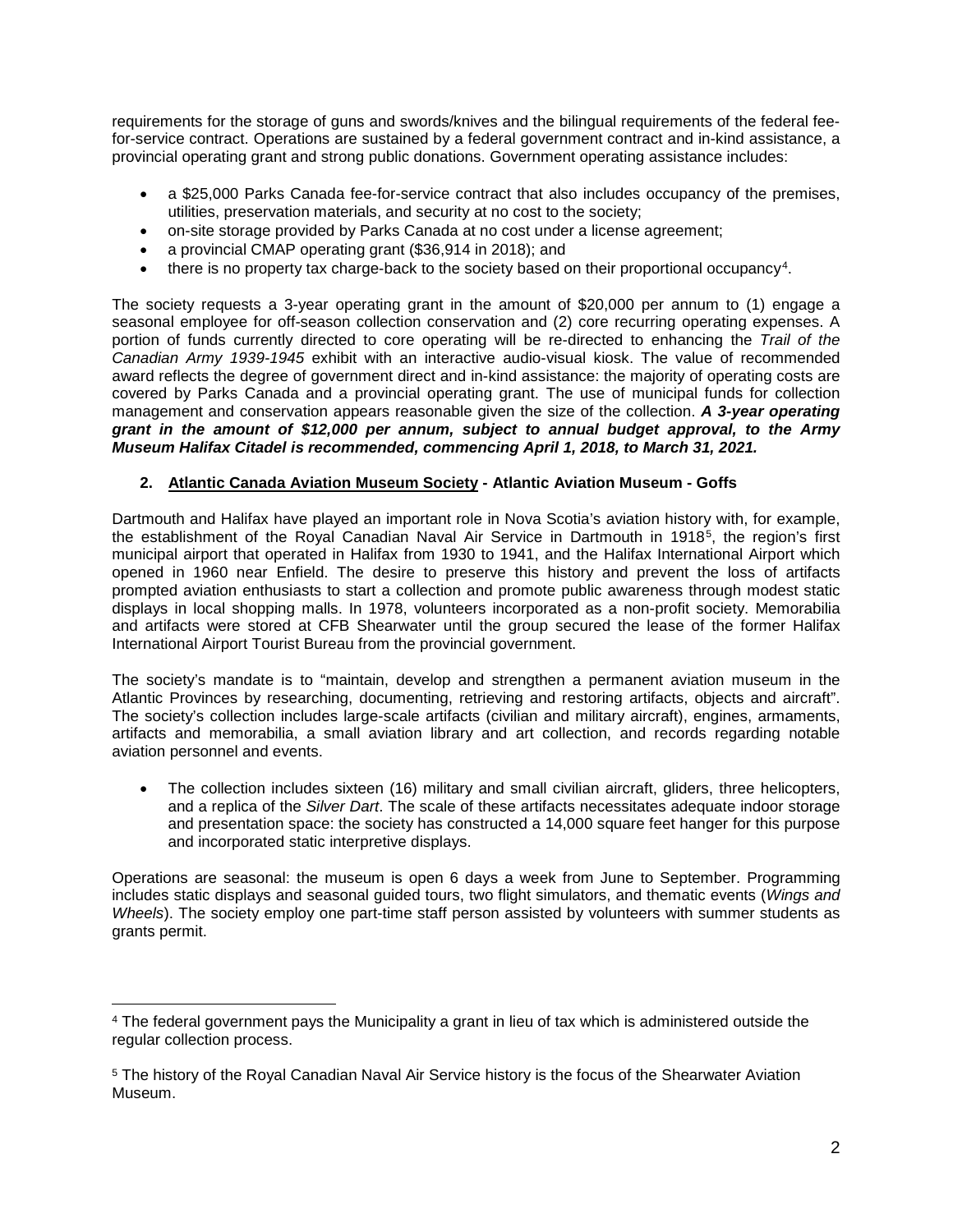Over the 3-year period (2015-2017) revenues were stable but small operating deficits have been incurred due largely to maintenance costs, the availability of summer student grants, and start-up Internet costs. A modest contingency reserve is used to offset cost overruns. Operations are sustained by admission fees (children are free) and gift shop sales, a provincial operating grant, and municipal tax relief.

Government operating assistance includes:

- a provincial less than market value property lease (\$1.00/annum) the tenant is responsible for operating and maintenance costs but not for major structural, mechanical or electrical maintenance or building insurance;
- a provincial CMAP operating grant (\$15,388 in 2018); and
- full municipal tax relief (\$39,609 in 2018).

A 3-year operating grant in the amount of \$20,000 per annum is requested for (1) collections management and (2) maintenance thereby enhancing the society's capacity to develop displays and make upgrades to the parking lot and landscaping<sup>[6](#page-9-0)</sup>. The value of recommended award recognizes the society's reliance on volunteers and summer students. Operations are essentially breakeven for core operating expenses. Consequently, collection management and interpretation are largely dependent on project-specific grants. The museum is not located on a public transit route and relies upon vehicular traffic. Although active within the aviation history community, the museum could benefit from the development of broader public appeal aided by recent Internet upgrades including social media links. The incremental impact of municipal funding could help stabilize seasonal operations while re-directing funds to community engagement and exhibit development. *A 3-year operating grant in the amount of \$8,000 per annum, subject to annual budget approval, to the Atlantic Canada Aviation Museum Society is recommended, commencing April 1, 2018, to March 31, 2021.*

### **3. Cole Harbour Rural Heritage Society - Cole Harbour Heritage Farm Museum - Cole Harbour (Registered Heritage Property)**

Incorporated in 1978, the society is a registered non-profit and a Canadian charity that own and operate a living museum on 2.5 acres of land located in a busy commercial area that was once mainly agricultural, notably dairy and seasonal produce for markets in Halifax. The museum's collection of buildings and outbuildings are the only remaining structural evidence of the community's agricultural origins.

The society's mandate is to "preserve and interpret the agricultural history of Cole Harbour and surrounding area and develop [an] understanding of plants, animals and farming today". In addition to a substantial collection of 19<sup>th</sup> to mid-20<sup>th</sup> century artifacts, the site hosts an archive of documents, images and genealogical records relating to the history of Cole Harbour, small livestock, floral and vegetable gardens, and a collection of twelve (12) buildings including six representing farm homesteading and associated trades that are registered heritage and considered by the society to be their most significant artifacts:

- *Giles House* (c.1810) Joseph Giles was one of the earliest settlers in the area. In 1976, the farmhouse was relocated from Cole Harbour Road to prevent its demolition and is believed to be Cole Harbour's oldest remaining house.
- *Harris House* (c.1843) original to the site, the farmhouse was built for John Settle who purchased the land in 1840. The property then passed through successive generations of the Settle family until bequeathed to Stuart Harris, a British Home Child raised by Andrew Settle and his wife Hattie.
- *Market Barn* constructed by Andrew Settle for livestock and to store market farm produce.
- Settle Barn (c.1850) constructed by John Settle.

 $\overline{\phantom{a}}$ 

• *Blacksmith Shop* – the structure is original to the farmstead and now named for the collection of blacksmith/forge equipment used for interpretive demonstrations and participatory workshops.

<span id="page-9-0"></span><sup>6</sup> Leasehold improvements are not funded under HRM's Community Grants Program.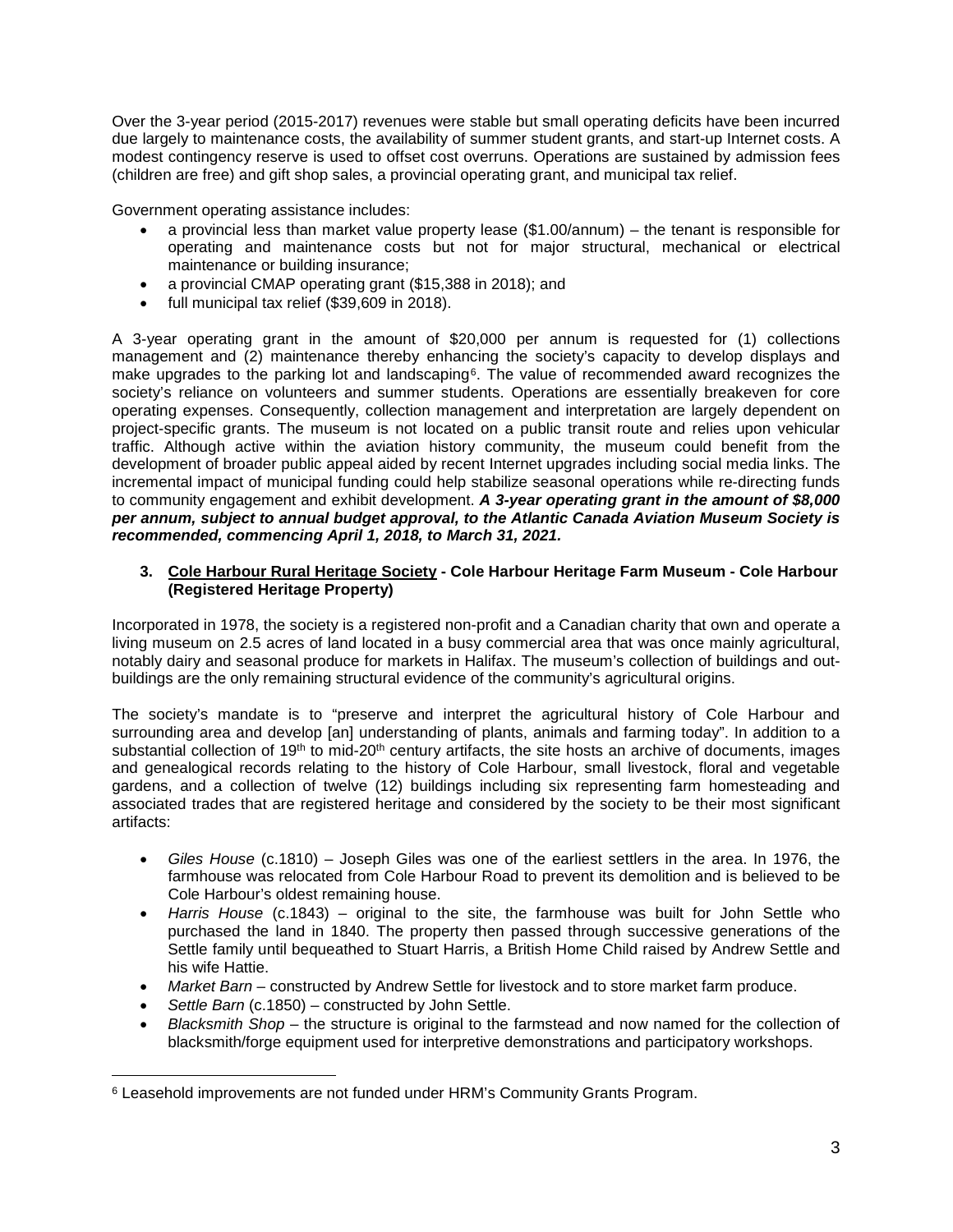• *Cole Harbour Meeting Place* (c.1830-31) – this small Gothic Revival style wooden church is the second oldest Methodist chapel in Nova Scotia noted for its association with the history of the Methodist denomination.

Operations are seasonal: the museum is open 7 days a week from mid-May to mid-October with offseason access by appointment. Admission is by donation with no specified minimum. Programming includes instructional workshops and demonstrations (for example, fibre arts, blacksmithing), and thematic events (*Harvest Day, Farmer for A Day*). The society employs one permanent and two term/project staff with summer students as grants permit.

Over the 3-year period (2016-2018) revenues were stable and diversified. The ratio of self-generated revenue is strong relative to government assistance but relies heavily on tea room and gift shop sales. Operations are sustained by a provincial operating grant, retail sales, fundraising and donations, and municipal tax relief. Total revenues fluctuate due mainly to project-specific capital grants which is to be expected for a portfolio with several heritage buildings. Livestock ownership also adds to cost given that this is a year-round commitment and expense. Government operating assistance includes:

- a provincial CMAP operating grant (\$47,615 in 2018); and
- full municipal tax relief (two properties for a combined total of \$4,393 in 2018): excludes the *Cole Harbour Meeting Place* which has not been assessed as taxable.

A 3-year operating grant in the amount of \$20,000 per annum is requested. The society has identified (1) collections management as their key priority and (2) a revitalized interpretation plan incorporating a broader variety of interpretive methods and themes. The value of recommended award reflects the scale of the society's portfolio of municipally registered heritage buildings and livestock ownership which add to insurance and annual maintenance costs. The museum's location within a suburban population and access to public transit enhances volunteerism and public access respectively. The society demonstrates strong collaborative relations/outreach with non-profit organizations and schools. *A 3-year operating grant in the amount of \$15,000 per annum, subject to annual budget approval, to the Cole Harbour Rural Heritage Society is recommended, commencing April 1, 2018, to March 31, 2021.*

### **4. Fultz Corner Restoration Society - Fultz House Museum – Lower Sackville (Registered Heritage Property)**

The *Bennett Daniel Fultz House* (c.1860-63) is located at the intersection the historic Cobequid and Old Sackville Roads. The area was first settled by descendants of German immigrants in the late 1700's and a concentration of successive generations of Fultz family members led to the reference to "Fultz Corner". In 1979, faced with demolition of the original Fultz family home local community groups formed a nonprofit society which enabled conveyance of the property from the provincial government. The society has since incorporated as a Canadian charity.

The Society's mandate is to "collect, preserve, and present the history and interests of Sackvillle, Lucasville, Beaver Bank, Kinsac and surrounding areas". The collection includes genealogical information, photographs, and small artifacts (domestic and local trades). Larger artifacts re-located to the site include the W.J Grace cooperage and A.J Smeltzer's blacksmith's forge and tools. The society recently acquired the archival collection of the former Sackville Heritage Society that will add approximately 8,000 documents, 3,000 photographs, and genealogical material to their holdings.

Operations are seasonal: the museum is open 7 days a week in July and August<sup>7</sup>. Admission is free. In the off-season the museum is open by appointment.

Over the 3-year period (2015-2017) revenues were stable but rely almost entirely on corporate and community fundraising, retail sales, and sign rentals. The organization is primarily volunteer with a part-

 $\overline{\phantom{a}}$ 

<span id="page-10-0"></span><sup>&</sup>lt;sup>7</sup> See methodology in Attachment 1 of this report.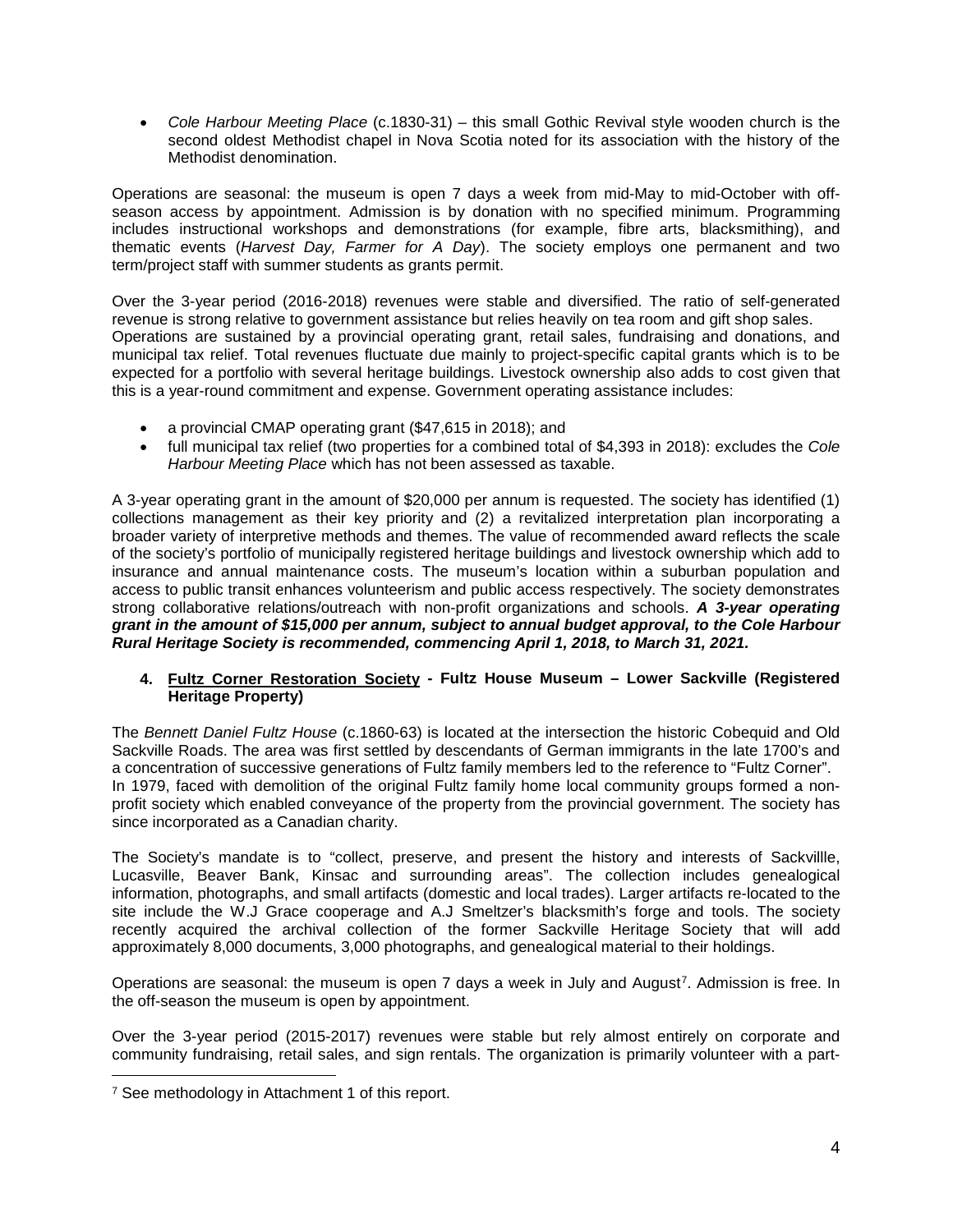time groundskeeper and summer students as grants permit. Core operations are essentially breakeven; therefore, collections management, interpretation, building and large artifact repairs have been modest or deferred and subject to project-specific funding. Government operating assistance includes:

- a provincial CMAP operating grant (\$3,830 in 2018); and
- full municipal tax relief (five properties for a combined total of \$18,948 in 2018).

A 3-year operating grant in the amount of \$20,000 per annum is requested to be used for (1) a variety of small interpretive projects<sup>[8](#page-11-0)</sup>, (2) the purchase of small artifacts and published materials, (3) signage, (4) the transfer the newly acquired records for public access, (5) and assorted improvements to the grounds. The value of recommended award recognizes the museum's demonstrated need for financial assistance to support core museum operating expenses. Although the society is committed to enhancing their collection and improving public access, the proposed addition of landscape features (a gazebo and park benches) might be more appropriate project-specific grants and HRM's operating assistance directed to public access to the museum (weeks of operation) by leveraging summer student hiring or temporary staff. Acceptance of the Sackville Heritage Society's records will also require a focus on collection conservation and accessioning. *A 3-year operating grant in the amount of \$8,000 per annum, subject to annual budget approval, to the Fultz Corner Restoration Society is recommended, commencing April 1, 2018, to March 31, 2021.*

### **5. Lake Charlotte Area Heritage Society - Memory Lane Heritage Village – Lake Charlotte (Registered Heritage Property)**

Incorporated in 1995, the society is a registered non-profit and Canadian charity that own and operate a 4-acre living museum that portrays rural life in the area's small coastal villages. The society formed to prevent demolition of the Hosking General Store, a family-owned business located in Oyster Pond that had operated continuously since the late 1800's. The building and its contents were re-located to land conveyed to the society by local resident Ford Webber whose extensive personal collection of artifacts and records represent the foundation of what is now an extensive archival collection.

The society's mandate is to "research, document, communicate and celebrate the social heritage of the coastal communities of the Eastern shore, from Lawrencetown to Ecum Secum, between 1940 and 1950". The "Village" includes a "coastal garden", small livestock, and a portfolio of nineteen (19) buildings that comprise ten original structures, two repurposed buildings, and seven replicas. Most of the buildings are equipped with soundscape audio and authentic artifacts to create an immersive experience.

These buildings are historically significant to the local community in terms of settlement and the character of domestic life and work shaped by the natural terrane. Original buildings include the following:

• *Hosking General Store* (c.1899) Oyster Pond;

l

- *Little Harbour Schoolhouse* (c.1949-50) one-room school.
- *Clam Harbour United Church* (c.1894) the steeple was not original and has been replaced with a replica based on photographic records.
- *Irvin Webber Barn* (c.1925), Homestead (c.1900) and outhouse Oyster Pond the home's distinctive flat roof is representative of the work of local carpenter Fred Stottard (who also worked on the Hosking Store and Clam Harbour church). The buildings incorporate reused materials and the barn roof is "arrow lock shingles" a distinctive style of shingle used in the 1940's.
- *Norm Hutt Boat Shop* (c.1950) Owl's Head the Hutt family were renowned boat builders, notably of modified Cape Islanders used in the inshore fishery. The construction method uses waste wood and reflects the temporary nature of these local boat building structures that have since disappeared.

<span id="page-11-0"></span><sup>&</sup>lt;sup>8</sup> For example, assemble a wheelwright shop in the Carriage House and to restore a replica stagecoach.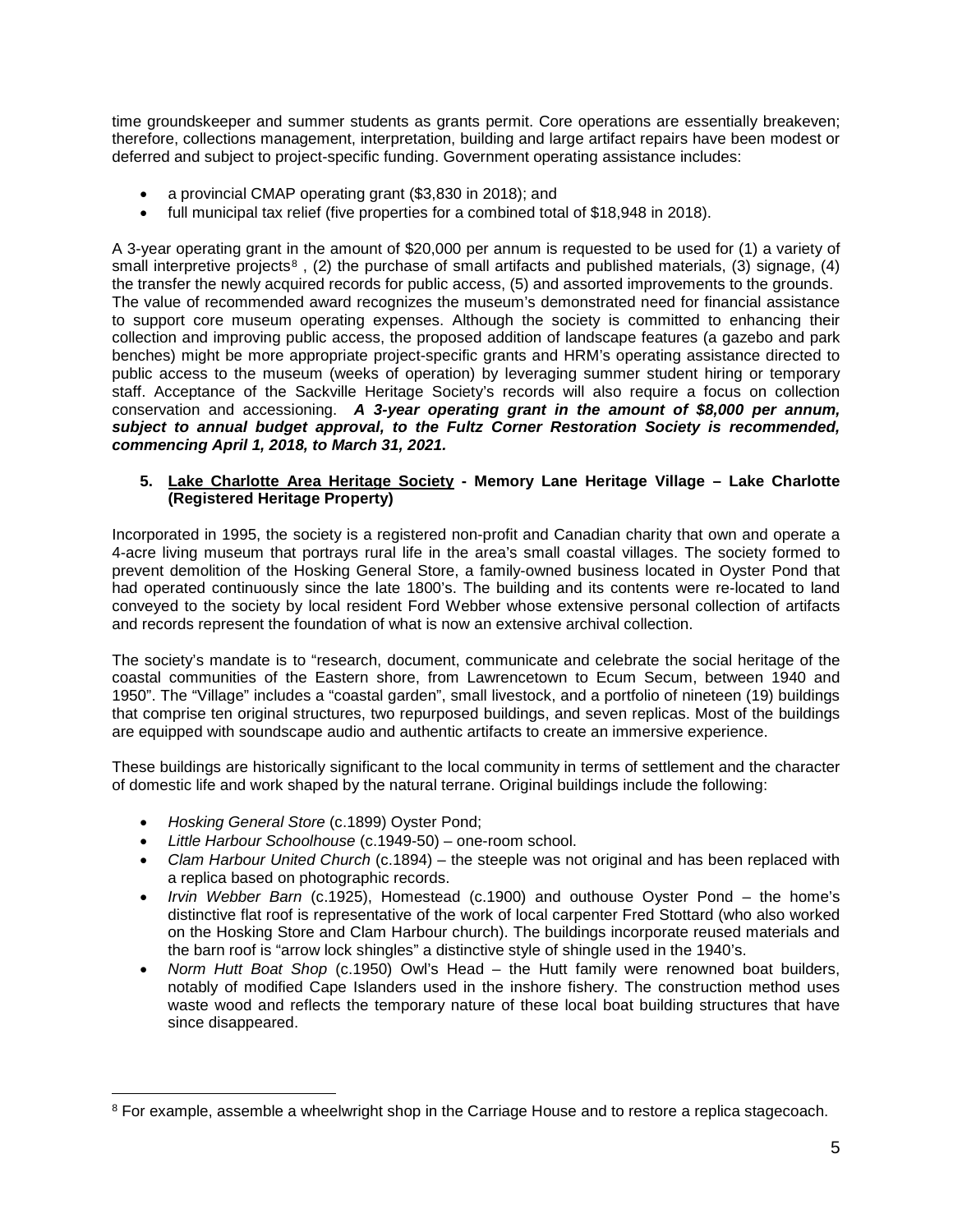- *Prospector's Assay Office* (c.1930) Lake Charlotte gold mining on the Eastern Shore dates back to the 1860's. The assay office is the only known remaining building of prospector Colonel Robert Logan's gold and tungsten mining operations in the area.
- *Ford Webber Workshop* "Wood and Metal Shop" (c.1948) Lake Charlotte an example of quickly assembled workshops that used repurposed surplus war-time equipment to create new enterprises such as metal fabrication.
- *Upper Lakeville Community Centre* (c.1935) characteristic of community halls along the Eastern Shore operated by volunteer groups for community and social events.

It is important to note that the repurposed<sup>[9](#page-12-0)</sup> and replica buildings<sup>[10](#page-12-1)</sup> are included in the municipal heritage designation and reflect the society's emphasis on authenticity in adherence to original design and construction methods/materials.

Operations are seasonal: the museum is open 7 days a week from June to September after which access is by appointment. Programming includes demonstrations of traditional trades of the era such as icecutting, small boat-building, thematic meals and events (*Antique Car Show*, *Dominion Day Village Fair*, *Cold Waters Seafood Festival, Women's Heritage Celebration*). The society employs six (6) permanent part-time staff and two temporary staff, with contract services for cleaning and special events, and summer students as grants permit.

Over the 3-year period (2015-2017) revenues were relatively stable but may be vulnerable to outdoor event revenues that can be adversely affected by inclement weather: the society's own analysis indicates that museum visitors spend more per capita than event attendees. The ratio of self-generated revenue is strong relative to (current) government assistance. Operations are sustained by admission fees, retail sales and events-related revenues, a provincial operating grant, and municipal tax relief. Total revenues fluctuate subject to summer student grants and in relation to project-specific capital grants: the latter is to be expected for such a large portfolio of buildings. Government operating assistance includes:

- a provincial CMAP operating grant (\$21,000 in 2018<sup>11</sup>); and
- full municipal tax relief (\$9,864 in 2018).

A 3-year operating grant in the amount of \$20,000 per annum is requested to (1) hire a part-time archival assistant for 1-2 days a week over the 3-year term of municipal funding to address a backlog of archival work, and (2) to hire local contractors and purchase materials to complete mid-level building repairs that typically rank lower in government funding programs but can prove costly if deferred<sup>12</sup>. The value of recommended award recognizes the scale of the society's portfolio of buildings, large equipment, and livestock ownership which add to insurance and annual maintenance costs. Also, in keeping with an immersive approach to interpretation, many of the artifacts form a "working collection" insofar as they can be handled by visitors or used for demonstrations resulting in the need for replacement items or regular maintenance. The museum's rural location is not served by public transit resulting in a reliance on seasonal vehicular traffic (car, tour buses) and promotion as a tourist destination along the *Marine Drive* scenic route. The society demonstrates a strong commitment to community outreach, collaboration, and

<span id="page-12-0"></span>l <sup>9</sup> Fisherman's store and garage.

<span id="page-12-1"></span><sup>&</sup>lt;sup>10</sup> Ice house, school outhouses, clam factory, cookhouse, shingle mill, ball mill, and mine manager's cabin.

<span id="page-12-2"></span><sup>11</sup> The society has requested additional CMAP funding but as of the date of this report has not received confirmation.

<span id="page-12-3"></span><sup>&</sup>lt;sup>12</sup> The society would also like to address Occupational Health and Safety issues for large-scale artifacts (eg. heavy equipment, vehicles, and large cutting tools) but this may be dependent on any increase in CMAP funding.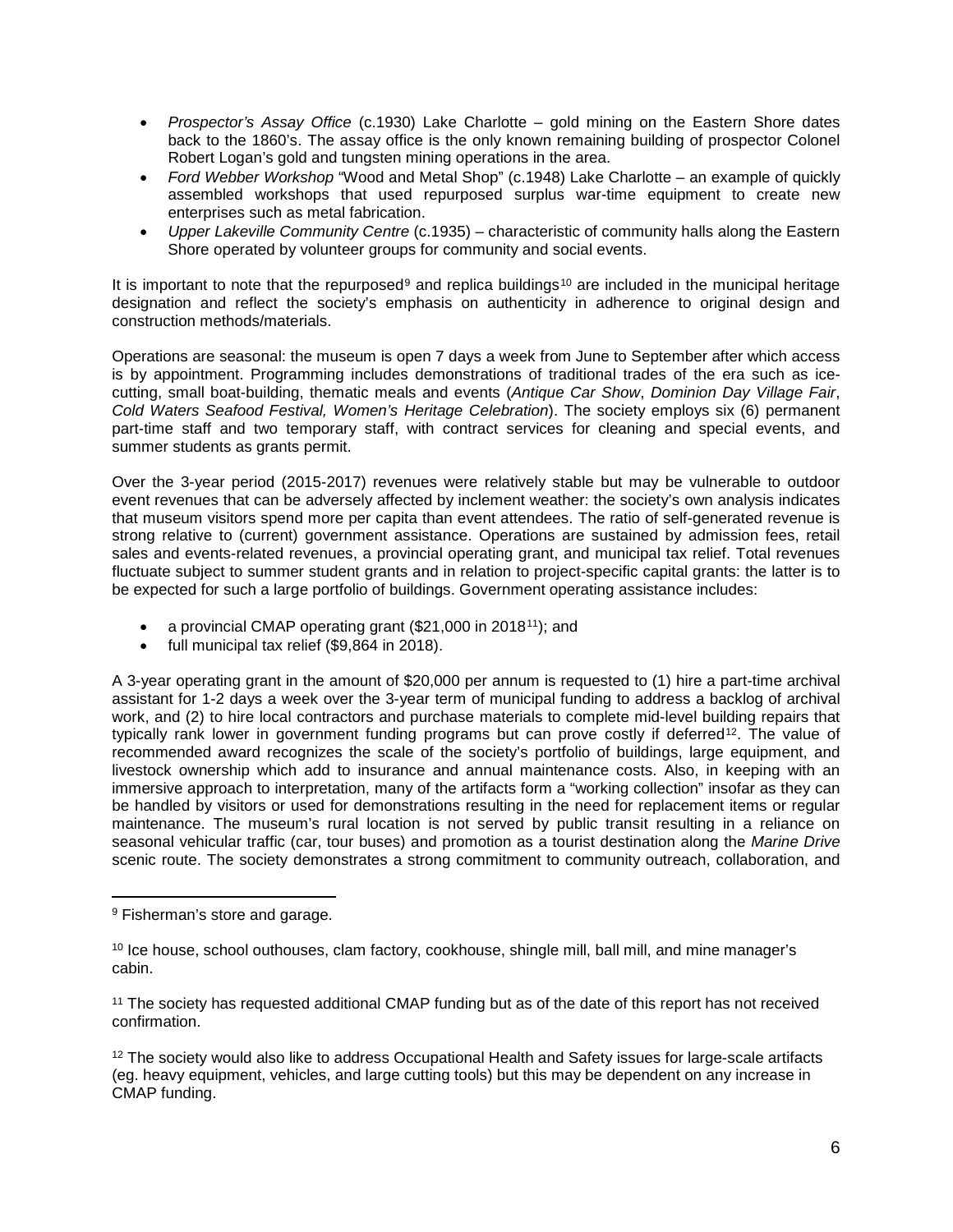archival resource management in serving as a repository representing the history of small villages and hamlets with insufficient resources and expertise to establish and maintain their own facility. Volunteer participation is high relative to the size of the local population (approximately 200 residents). *A 3-year operating grant in the amount of \$20,000 per annum, subject to annual budget approval, to the Lake Charlotte Area Heritage Society is recommended, commencing April 1, 2018, to March 31, 2021.*

### **6. Musquodoboit Harbour Heritage Society – Musquodoboit Harbour Railway Museum – Musquodoboit Harbour (Registered Heritage Property)**

The history of Musquodoboit Harbour village is closely tied to construction of the Dartmouth Eastern Railway in 1912-16 that transported passengers and freight between Windsor Junction, Dartmouth, along the Eastern Shore to Musquodoboit Harbour then inland to Musquoboit Valley. In 1918, a railway station was constructed with staff quarters and a passenger waiting room. The station also served as the village's communications centre with the delivery of mail and access to telegraph services before the arrival of telephone or satellite transmission<sup>[13](#page-13-0)</sup>. In 1980, closure of the rail line led the Musquodoboit Harbour and District Board of Trade to rally support to protect the building from demolition. Residents formed a non-profit society in 1982 which enabled Canadian National Railway ("CNR") to convey ownership of the building to the group.

The society's mandate is to "collect, preserve, and exhibit artifacts which can be used to accurately interpret the rail history of Nova Scotia and the Musquodoboit railway system" with a focus on the Dartmouth to Upper Musquodoboit rail line. The modest collection includes posters, tickets, maps, photographs, a small library, 740 linear feet of track and five (5) large-scale artifacts (original train cars and freight wagons) on outdoor display:

- *Canadian National Railway Station* (1918) a registered heritage property considered to be an excellent example of 20<sup>th</sup> century railway station design with intact character-defining architectural elements.
- Locomotive engine (1947) used by Bowater Mersey during the 1950's.
- Dominion Atlantic Railway combination coach (1940's) from Nova Scotia's last mixed passenger/freight train which ran from Windsor to Truro until 1978.
- CNR snow plough (c.1950).
- CNR caboose (c.1930's) a rail car attached to the end of the train for crew who switched track/signals and monitored freight.

Operations are seasonal: the museum is open 6 days a week mid-June to mid-September. Admission is free. In the off-season the museum is open for civic and special occasions or by appointment. The organization is run exclusively by volunteers with summer students as government grants permit.

Over the 3-year period (2015-2017) operations were essentially breakeven but sustained by the provincial and municipal government through an office rental, a provincial operating grant, and municipal tax relief. Earned revenues are insufficient to maintain core operating costs. Therefore, collections management capacity is limited. The rolling stock is in poor condition, subject to vandalism and inclement weather. Government operating assistance includes:

- a provincial less than market value property lease (\$1.00/annum) from the Department of Natural Resources – the tenant is responsible for operating costs and capital costs<sup>[14](#page-13-1)</sup>;
- a provincial CMAP operating grant (\$5,928 in 2018); and
- full municipal tax relief (\$1,265 in 2018): excludes government office lease.

<span id="page-13-0"></span> $\overline{\phantom{a}}$  $13$  The railway station was the main telegraph office for the area until telephone service was introduced.

<span id="page-13-1"></span><sup>&</sup>lt;sup>14</sup> The lease has no expiry date.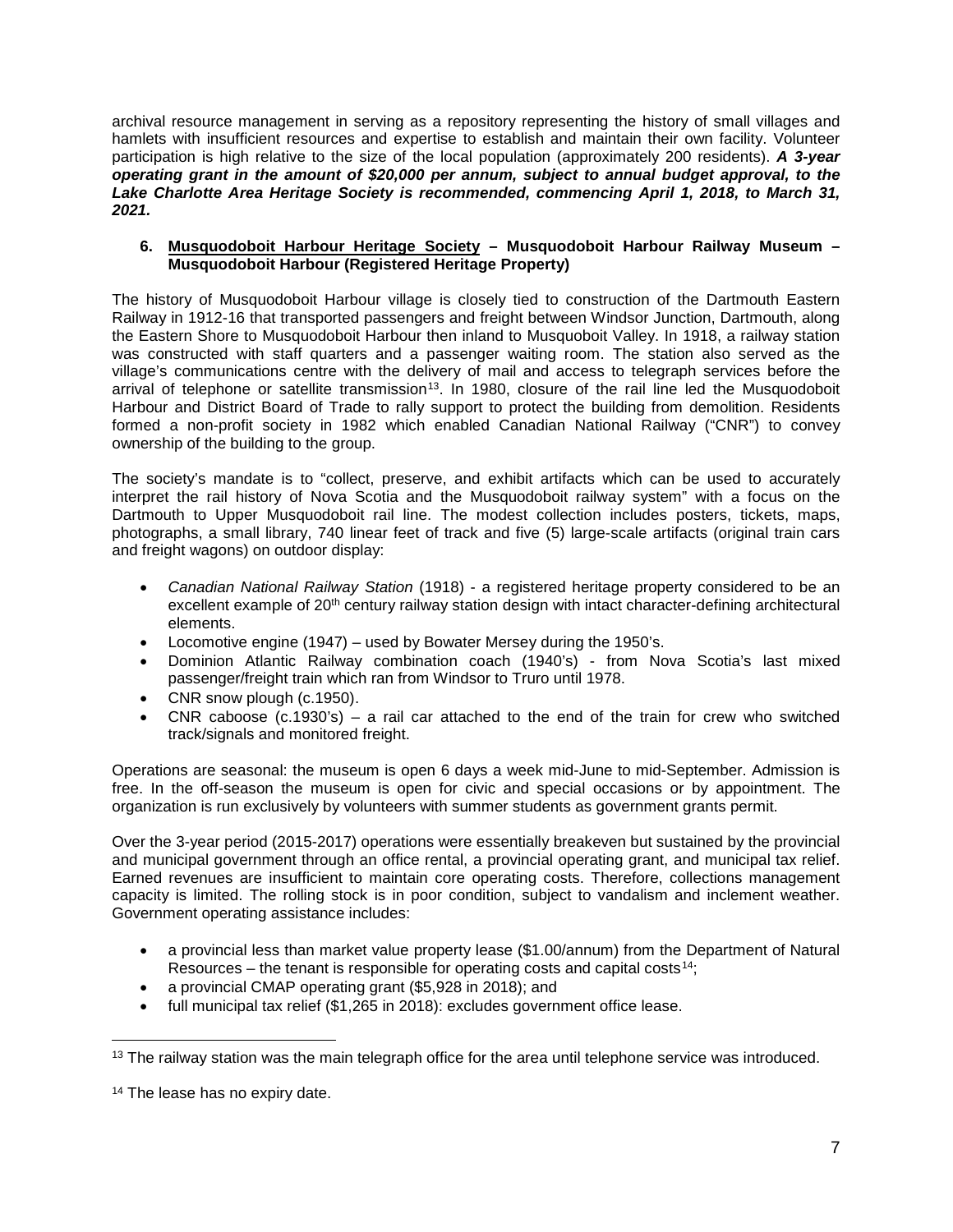A 3-year operating grant in the amount of \$15,000 per annum is requested to help stabilize operations. Municipal funds will be directed to core recurring operating expenses<sup>[15](#page-14-0)</sup> and savings re-directed to (1) the purchase of archival materials, equipment and software, (2) enhancing static displays, and (3) to address building and large artifact maintenance and repair (for example, the rail cars). If funds permit, the society hope to expand program offerings. The value of recommended award recognizes a demonstrated need in relation to core museum operating costs and a reliance on volunteers. The museum is not on a public transit route and relies upon seasonal vehicular traffic. Although municipal funding would decrease financial pressure in the short-term and re-direct savings to leverage hiring summer students, the Board of Directors may need to identify project-specific funding opportunities to address deferred maintenance and restoration of the rolling stock. *A 3-year operating grant in the amount of \$7,000 per annum, subject to annual budget approval, to the Musquodoboit Harbour Heritage Society is recommended, commencing April 1, 2018, to March 31, 2021.*

# **7. Nova Scotia Sport Hall of Fame Society - Nova Scotia Sports Hall of Fame – Halifax**

Established in 1964 as the Nova Scotia Sport Heritage Centre and incorporated as a non-profit society in 1983, the initial collection of sport memorabilia and inductees was housed in the Industrial Building of the Halifax Forum. In 2004, the society changed its name to the Nova Scotia Sport Hall of Fame and currently leases space in the former World Trade & Convention Centre<sup>[16](#page-14-1)</sup>. The society is a registered Canadian charity.

The society describes itself as having a "dual role as a Hall of Fame and a sport history museum" with a mandate to "permanently record, research, publish, conduct programs of educational training relating to, and pay tribute to achievements of historical significance to sport in Nova Scotia". Inductees to the Hall of Fame include athletes, teams, sport builders and media. The museum has a significant collection of artifacts including extensive digital text and image files recording the sports history of Nova Scotia, a library, and trophies. Programming includes a province-wide school program (lesson plans, quizzes, *Future Hall of Famers*) and an annual Sports Hall of Fame induction event.

Operations are year-round: the Sports Hall of Fame is open 5 days a week with extended hours before Scotiabank Centre events, including professional and amateur sports teams, major competitions, and concerts. Admission is free. The society employs five full-time staff (CEO, Director of Programs & Operations, Administration & Special Events Manager, Museum & Communications Coordinator, Education Programs and Special Events Coordinator).

Over the 3-year period (2016-2018) earned revenues represent approximately 62% with significant revenues under a gaming agreement with the Halifax Forum Community Association<sup>17</sup>, an annual Fox Harbour golf tournament, special and celebrity events, donations and corporate sponsorship. The society receive annual operating assistance in the amount of \$55,000 from the Department of Communities, Culture & Heritage<sup>[18](#page-14-3)</sup>.

 $\overline{\phantom{a}}$ 

<span id="page-14-0"></span><sup>&</sup>lt;sup>15</sup> Insurance, utilities, telecommunications, office supplies, and facility maintenance.

<span id="page-14-1"></span> $16$  The current lease expires in February of 2020 but includes an option to renew for 5 years.

<span id="page-14-2"></span><sup>17</sup> Branded as *Heritage Bingo*, the Nova Scotia Sports Hall of Fame holds various gaming licenses and by agreement (2016) manage gaming activities with a share of net proceeds in accordance with the percentages set out in the agreement.

<span id="page-14-3"></span><sup>18</sup> The \$55,000 is outside the *Community Museum Assistance Program* but the society undertook the *Museum Evaluation Program* in 2018.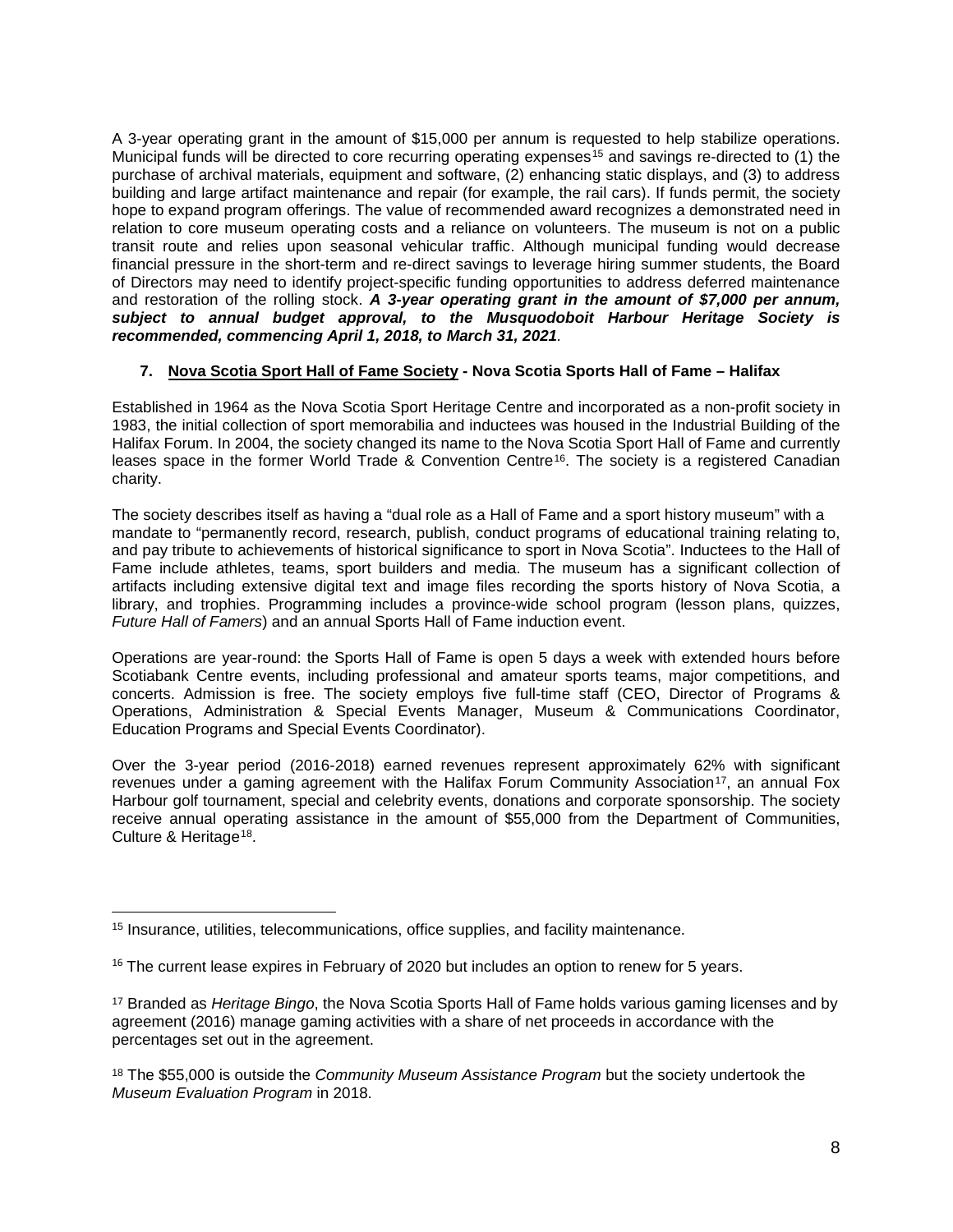A 3-year operating grant in the amount of \$20,000 per annum is requested towards (1) remuneration for seasonal or temporary employee(s) to assist with collections management and the pursuit of unspecified large-scale projects, (2) professional conservator services, and (3) strategic planning. A focus on archival collection management aligns with the *Museum Evaluation Program* findings and the prospect of increasing public access to the collection through digital and online means and/or incorporation into programming and projects, and helps optimize the use of archival resources. *A 3-year operating grant in the amount of \$6,000 per annum, subject to annual budget approval, to the Nova Scotia Sports Hall of Fame is recommended, commencing April 1, 2018, to March 31, 2021.*

# **8. S.S Atlantic Heritage Park Society - S.S Atlantic Heritage Interpretation Park – Terence Bay**

In 1873, the *S.S Atlantic* steamship carrying an estimated 1,000 people ran ashore off the coast of Lower Prospect. Despite local rescue efforts, approximately 550 people died of whom 277 were interred in the St. Paul's Anglican Church burial ground and 150 at the Our Lady Star of the Sea Church both located in Terence Bay. In 1998, area residents rallied to restore the mass grave in St. Paul's cemetery severely damaged by coastal erosion. Volunteers made immediate repairs to the seawall and burial site which led to an interest in developing a lasting commemoration and incorporation of a non-profit society in 2001.

The society's mandate is to "educate, promote, and preserve the stories of the *S.S Atlantic* wreck and rescue and to collect, research, and interpret marine and village life and culture at Terence Bay and Lower Prospect at the time of the *S.S Atlantic* disaster". St. Paul's Anglican Church, a registered Canadian charity, supports the efforts of the society through a lease agreement over portions of their 14 acre property within which is located the "old burial ground". Volunteers provide stewardship in the upkeep of the burial site and commemorative monuments, have constructed a boardwalk along the shoreline leading to Tennant Point lighthouse<sup>[19](#page-15-0)</sup> and a small interpretive building which houses the society's collection of artifacts from the shipwreck and static displays.

The collection is modest in size but unique in terms of original artifacts from the *S.S Atlantic* augmented by stories of those who took part in the rescue effort in what was an event of historical significance to this small, coastal village and ranks as Canada's second worst shipping disaster. The society also participate in St. Paul's annual *Blessing of the Boats* event. The museum is open 7 days a week from May to October and operated by volunteers with summer students as grants permit. Admission is free.

The society's collaboration with St. Paul's is crucial to the museum's operating viability in terms of a rentfree land lease, building insurance, and public parking. As owner of the original burial ground, the church is custodian of artifacts "in situ"<sup>[20](#page-15-1)</sup>. The location is not a registered heritage site but offers an opportunity for genealogical research regarding those who perished and those individuals, families, institutions, and businesses that took part in the rescue and recovery.

Over the 3-year period (2015-2017) earned revenues have been modest but stable. The operation is essentially breakeven for core operating expenses and relies entirely on volunteers and summer students as grants permit. Operations are sustained by income from gift shop sales, donations, and fundraising. The Society receives no government operating assistance beyond municipal tax relief (\$2,727 in 2018<sup>[21](#page-15-2)</sup>).

<span id="page-15-0"></span>l  $19$  A temporary pole light was erected on Tennant Point in 1885 following the ship wreck and replaced by a lighthouse in 1903. The lighthouse is a federally registered heritage building.

<span id="page-15-1"></span><sup>&</sup>lt;sup>20</sup> In situ refers to an artifact that has not been moved from its original place of origin. In this context, the mass grave, grave markers, and any original improvements to the land.

<span id="page-15-2"></span> $21$  The tax grant is listed in the name of both the tenant and the property owner (St. Paul's Anglican Church).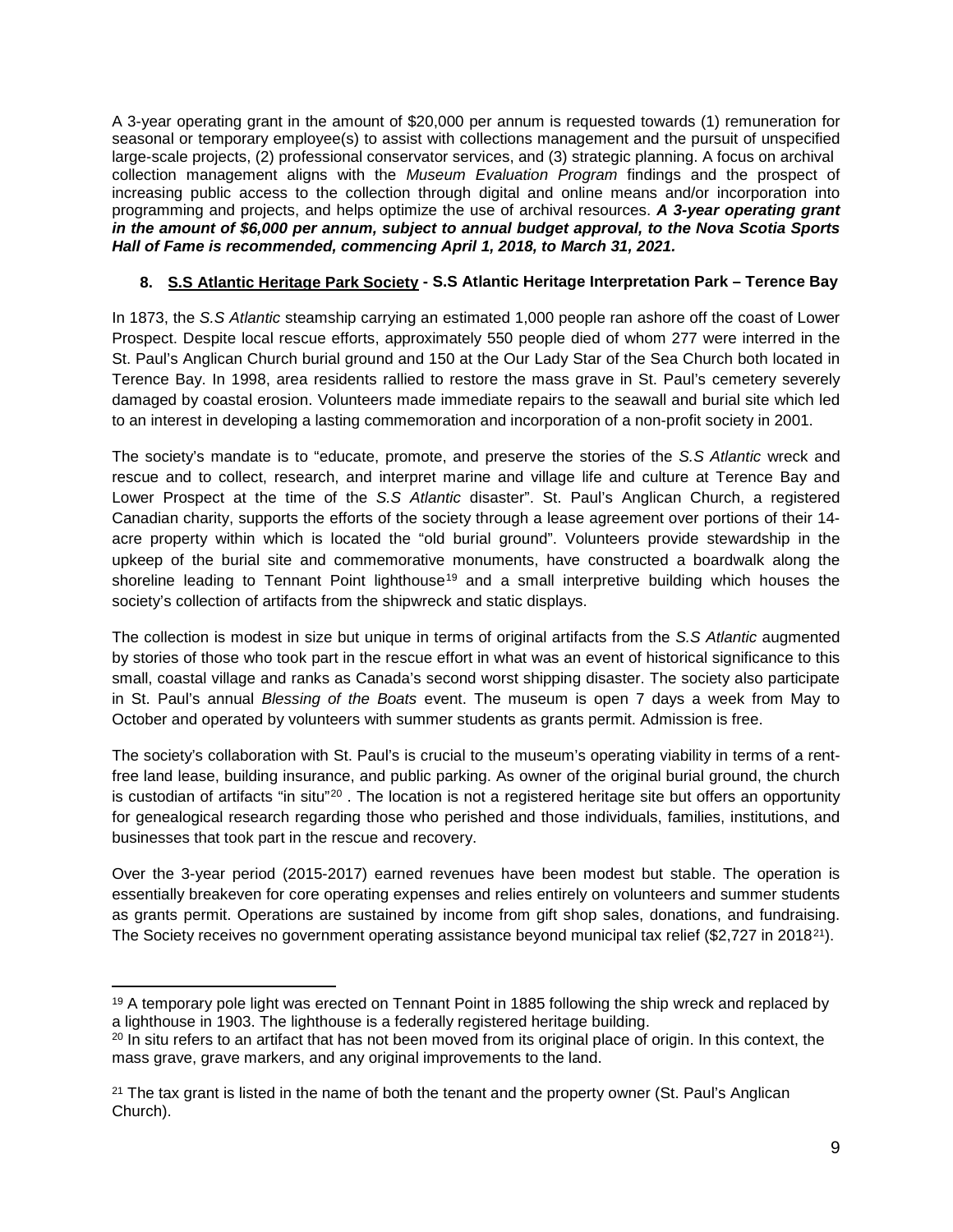A 3-year operating grant in the amount of \$15,000 per annum is requested for core operating expenses pending completion of an interpretation plan in 2018. The museum is not served by public transit and relies upon vehicular traffic, mostly tourists and visitors who enjoy kayaking, hiking, and the local seascape. It is anticipated that a new interpretation plan will help priorize exhibit re-design, collection management, and completion of enhanced exhibit space by 2023 to coincide with the 150<sup>th</sup> Anniversary of the wreck of the *S.S Atlantic[22](#page-16-0)*. The value of recommended award recognizes a demonstrated need for financial assistance towards core operating expenses and the museum's reliance on volunteers from the small village. The society's commitment to strategic planning is considered a strength and will be guided by feedback received in completing the *Museum Evaluation Program* in 2018. *A 3-year operating grant in the amount of \$7,000 per annum, subject to annual budget approval, to the S.S Atlantic Heritage Park Society is recommended, commencing April 1, 2018, to March 31, 2021.*

# **Tier II. Non-Accredited Community Museums**

 $\overline{\phantom{a}}$ 

# **9. Africville Heritage Trust Society - Africville Museum – Halifax (National Historic Site)**

Oral history suggests that families of African descent settled on the shores of the Bedford Basin as early as the 1700's but the American War of 1812 proved to be a catalyst that resulted in the establishment of the community of Africville. Over the ensuing years rail and industrialization encroached as did the establishment of stigmatized public amenities. Finally, in the 1960's property was expropriated and demolished to accommodate 'urban renewal' and construction of the McKay Bridge leading to the displacement of approximately 400 people. In 2010, the Municipality issued a formal apology and as part of the settlement agreement conveyed 2.5 acres of land and funding for the creation and operation of a church/interpretive centre. The Africville Heritage Trust was incorporated as a registered non-profit society and a Canadian charity to manage the *Africville Memorial Project*. The Board of Directors includes members of the Africville Genealogy Society who are former community residents or their descendants.

The museum is housed in a replica of the *Seaview African United Baptist Church* located in *Africville Park*, a National Historic Site of Canada. The park also hosts the Africville Genealogical Society's annual *Africville Reunion* event. Although the location complements the museum's purpose and theme, the site is not easily accessed by public transit and there are no pedestrian sidewalks or street lighting. The Trust employs two permanent employees.

The society's mandate is in "keeping alive the memory and spirit of the community of Africville through interpretation, education and dialogue, in order that the history of the community and its people, and lessons learned from their experience are passed on to current and future generations". The Trust's collection is intentionally focused on only those artifacts needed to tell the story of the site through the museum's permanent exhibitions including genealogical records and subject-specific resources (published books, film etc). Programming includes an education resource kit for Grade 3 students and school tours, student scholarships, church services, and dissemination of the Africville story in cooperation with other organizations, for example a book launch or film festival.

Operations are year-round: the museum is open 5 days per week from May to November and half days in the off-season. Admission is free for children under 5 years of age. Operations are sustained by an internally restricted reserve established with funds received under the HRM settlement to be used towards meeting any operating deficit or for a purpose determined by the Board of Directors. Modest revenues include donations, admission fees, and project-specific grants.

<span id="page-16-0"></span><sup>&</sup>lt;sup>22</sup> If funds permit, the society would also like to develop educational materials including an online learning site.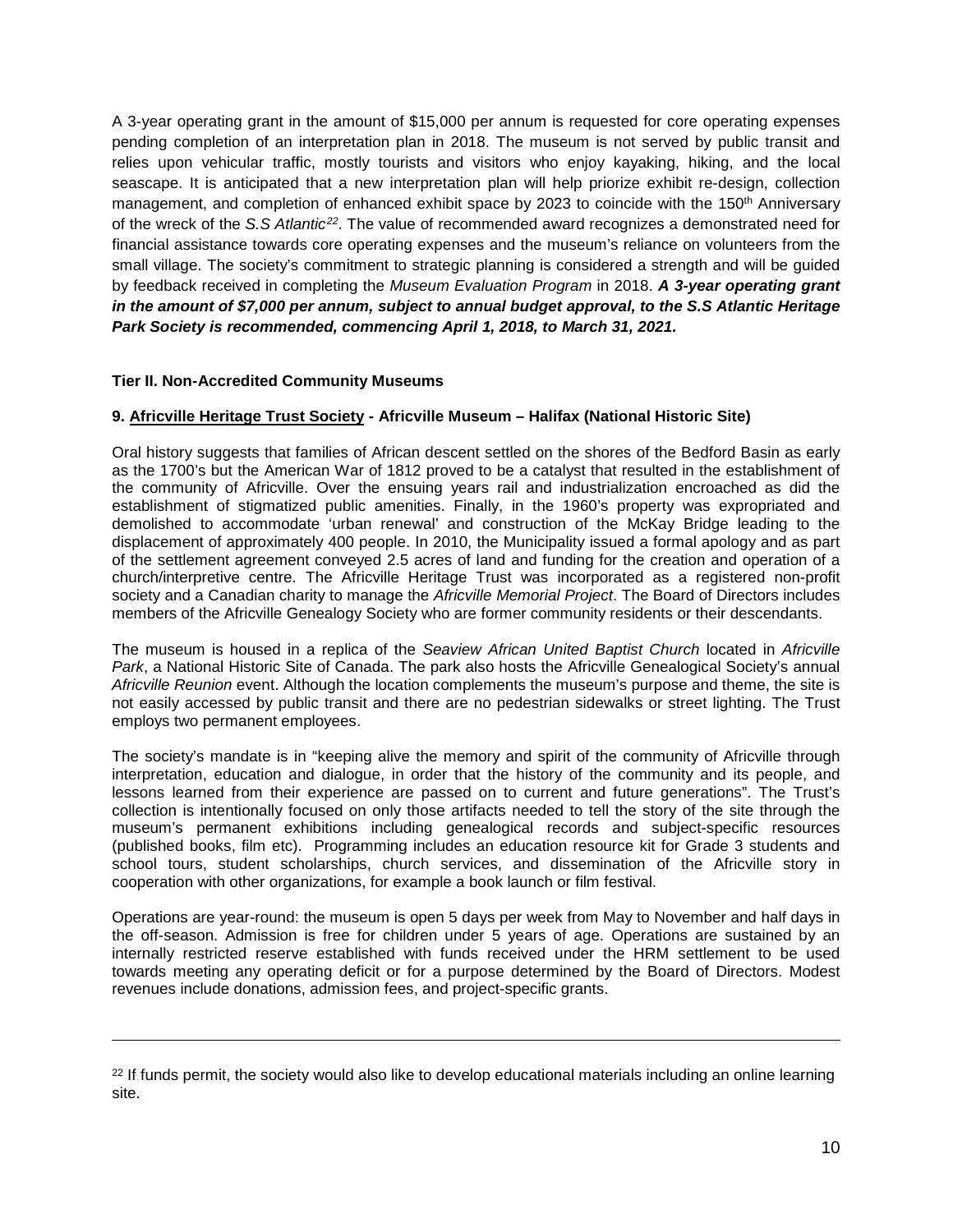Over the 3-year period (2014-2016) revenue from admissions, merchandize sales and donations has proven insufficient to operate the facility year-round while engaging two permanent staff. Consequently, operating deficits have been offset by transfers from an internally restricted reserve. The property is not assessed as taxable.

The society requests a 3-year operating grant in the amount of \$15,000 per annum the use of which is unspecified. A municipal operating grant will provide modest assistance in reducing some financial pressure in the short-term. *A 3-year Operating grant in the amount of \$8,000 per annum, subject to annual budget approval, to the Africville Heritage Trust Society is recommended, commencing April 1, 2018, to March 31, 2021.*

## **10. L'Acadie de Chezzetcook Association - Acadia House Museum – West Chezzetcook**

Originally incorporated in 1996 as the West Chezzetcook Grand Desert Community Interest Association, the non-profit society's mandate was primarily community economic development and included initiatives such as the development of the Blueberry Run Trail. In 2014, the society changed its name to reflect a focus on Acadian culture with the goal of attracting visitors to the area. The Association is a registered non-profit society and a Canadian charity.

The site includes five (5) buildings: a former residence (c.1850) furnished with artifacts depicting a typical 1930's Acadian family home, a former dwelling (c.1820's) renovated for use as a seasonal commercial restaurant/café, a small wooden tool shed, a barn-style community hall, and a Welcome Centre purposebuilt in 2014 that houses a genealogy room, static displays on local history, and a gift shop.

Operations are seasonal: the museum is open 6 days a week in July to August after which openings are by appointment for special events and private rentals. Programming includes demonstrations of traditional crafts, non-recurring projects (eg. story-telling or film screenings), and French language camps<sup>[23](#page-17-0)</sup>. An extensive schedule of events includes civic holidays and thematic (*Acadian Days Festival*, *Saint-Jean Baptiste Day, Acadian New Year's, Heritage Day, Mi-Careme Fete[24,](#page-17-1) French Cultures Festival, and International Day for French Speaking Countries).* The Association has one part-time employee with summer students as government grants permit.

Over the 3-year period (2016-2018) earned revenues were modest but stable. Operations are sustained by income from private facility rentals (kitchen or barn), retail sales (private vendor food service), and events. The Association receives no government operating assistance beyond municipal tax relief. The operation is essentially breakeven but relies heavily on project-specific federal/provincial Frenchlanguage grants and assorted event grants. Government operating funding includes:

- full municipal tax relief (\$2,820 in 2018);
- a 3-year municipal event grant (2017 to 2019) in the amount of \$1,500 per annum towards the annual *Acadian Days Festival*.

The Association requests a 3-year operating grant in the amount of \$11,200 per annum the use of which is unspecified. The application lacked sufficient detail to clearly distinguish museum operations from events hosting. *A 3-year Operating grant in the amount of \$4,000, subject to annual budget approval, per annum to the L'Acadie de Chezzetcook Association is recommended, commencing April 1, 2018, to March 31, 2021.*

<span id="page-17-0"></span> $23$  The cultural literacy movement is experiencing growth: as the population becomes increasingly diversified a desire to preserve a "mother language" as part of individual and collective identity is garnering attention.

<span id="page-17-1"></span><sup>&</sup>lt;sup>24</sup> Mi-Careme is an Acadian tradition (similar to Mummering in Newfoundland) where individuals dress in costumes and masks to disguise their identity and go door-to-door asking for treats, singing and dancing.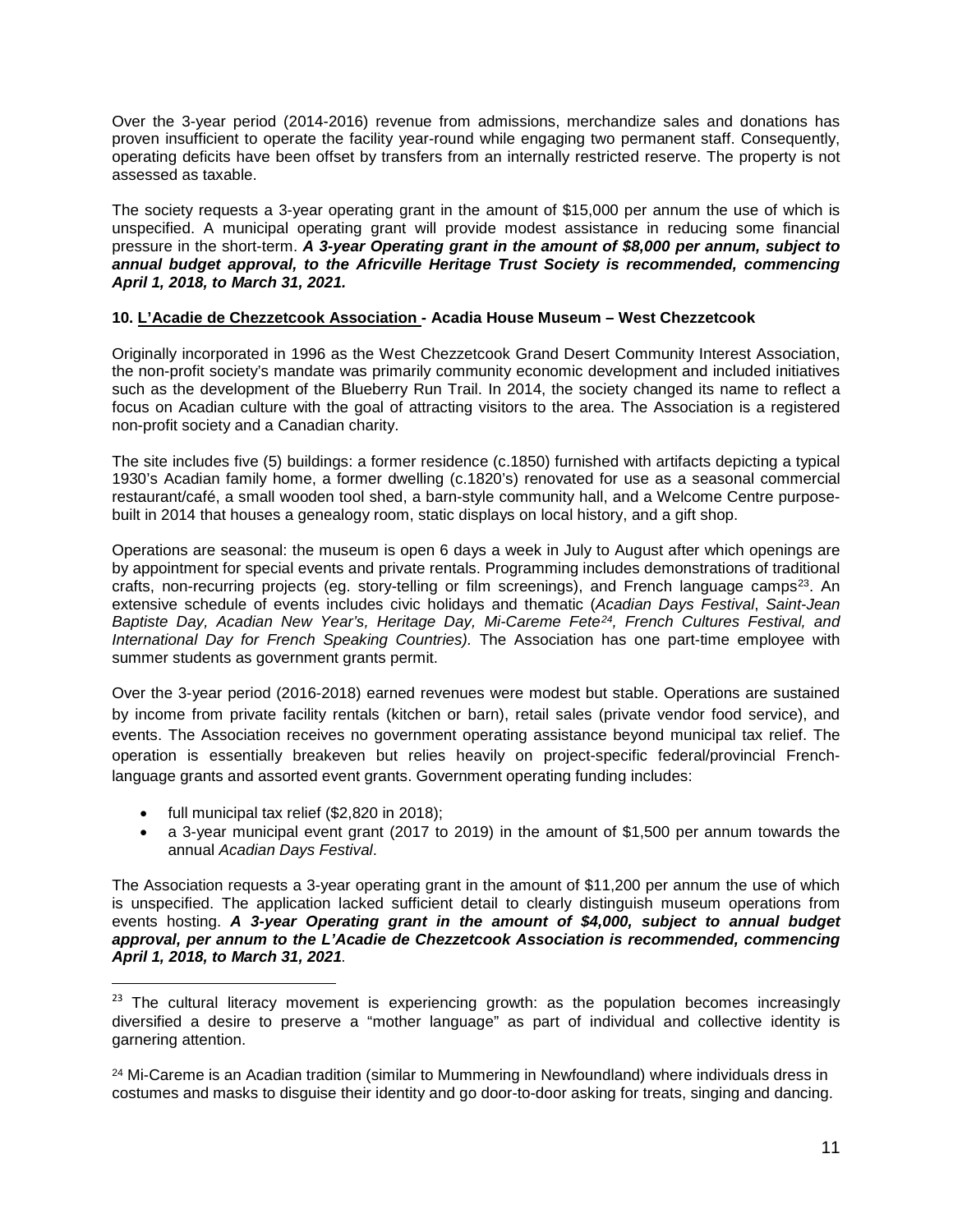# **2. PROJECT GRANTS**

l

Project funding is "one-time" meaning that these are not multi-year commitments but application may be made in successive years. A final report with total project costs, proof of expenditures, and a description of the final project/status is required by March 31.

# **1. Lake Charlotte Heritage Society** – **Lake Charlotte** - **Equipment**

In 2003, the records of the former Hosking General Store were donated to the society along with the personal collection of Ford Webber and an archival repository was established on-site to house these and other records held by the Society. The archive subsequently broadened its acquisition mandate to encompass coastal communities along the Eastern Shore from Lawrencetown to Ecum Secum and re-named the Eastern Shore Archives. This award-winning community institutional archive<sup>[25](#page-18-0)</sup> facility is operated entirely by volunteers with occasional project-specific grants from the provincial *Archival Development Program*. The society wish to purchase a desktop microfilm scanner to increase accessibility to the archives' microfilm holdings including remote access and off-site. The scanner will also enable the society to assemble digital copies from microfilm that can be used in multi-media exhibits, online, and in social media postings. The equipment costs \$7,068.18 with the balance of funds from the society's Eastern Shore Heritage Preservation Fund, an internally restricted endowment to support heritage preservation and fieldwork. *A project grant of \$5,000 to the Lake Charlotte Heritage Society is recommended towards the purchase of specialized equipment to enhance archival access and interpretive programming.*

<span id="page-18-0"></span><sup>&</sup>lt;sup>25</sup> The creation of an archive by community members to document their shared cultural heritage can foster a holistic understanding of the community's history among disparate participating community members.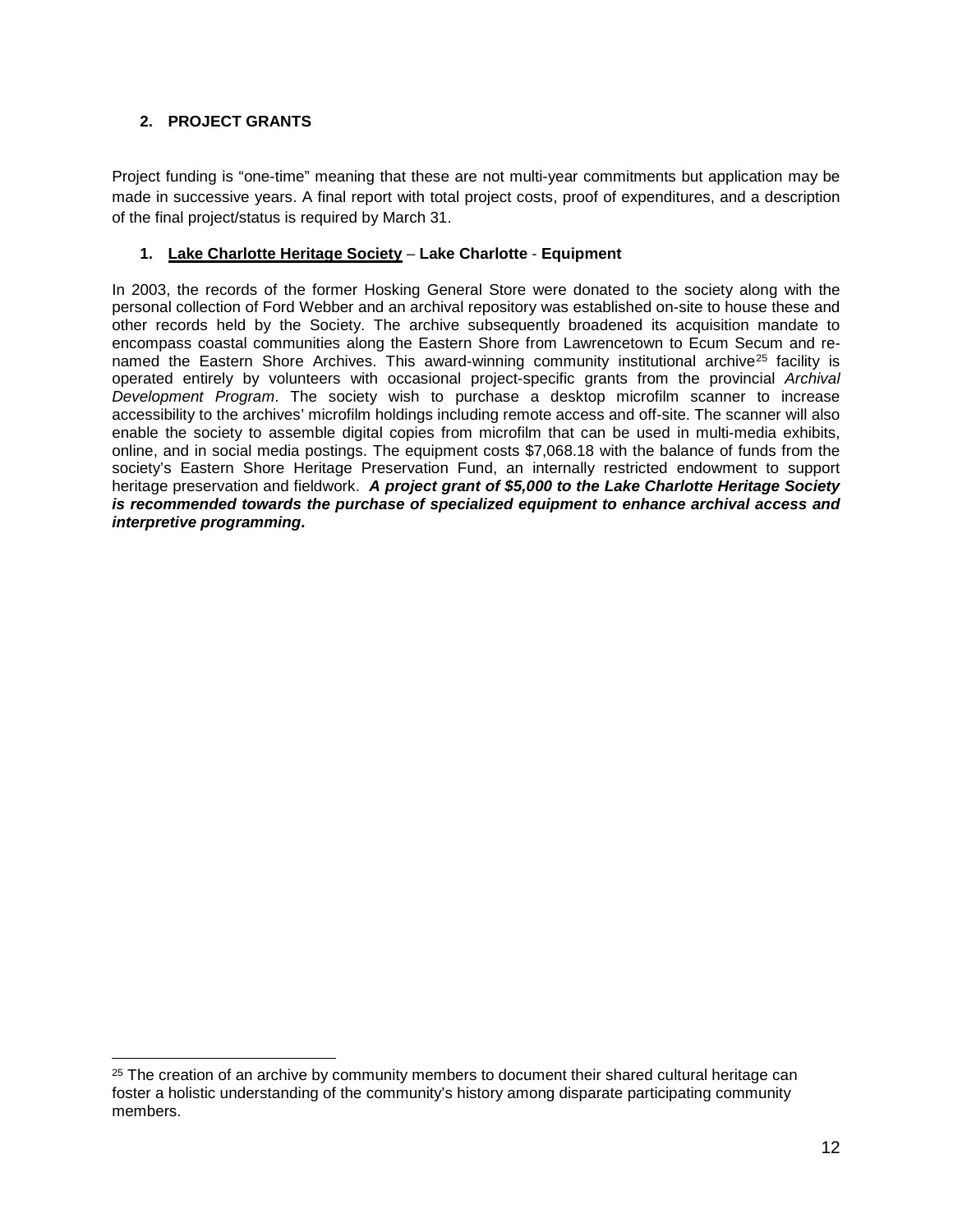# **ATTACHMENT 2**

# **Methodology Notes**

Operating grants may be used to pay the following expenses directly associated with the operation of a community museum:

- (a) Core recurring annual expenses including:
	- (i) insurance;
	- (ii) rent or mortgage payments;
	- (iii) snow and ice control;
	- (iv) real property taxes;
	- (v) fire prevention and emergency measures;
	- (vi) utilities; and
- (b) any of the following additional expenses:
	- (i) telecommunications;<br>(ii) collections managem
	- collections management (including professional conservation assessment and treatment);
	- (iii) archival materials and storage equipment;
	- (iv) professional fees for an audited financial statement or internal audit;
	- $(v)$  remuneration to a seasonal or temporary employee, including a residency, apprenticeship or internship;
	- (vi) preventive maintenance and repairs;
	- (vii) applicant's expenses related to assessment under provincial *Museum Evaluation Program* as applicable, including re-evaluation;
	- (viii) marketing;<br>(ix) janitorial or
	- $(ix)$  janitorial or sanitary supplies; or  $(x)$  office supplies.
	- office supplies.

| Table A. Operating Grant: Evaluation Criteria and Weighted Scoring |                                                                                                                                                                                                                                                                                          |               |  |  |
|--------------------------------------------------------------------|------------------------------------------------------------------------------------------------------------------------------------------------------------------------------------------------------------------------------------------------------------------------------------------|---------------|--|--|
| <b>Criteria</b>                                                    | <b>Description</b>                                                                                                                                                                                                                                                                       | <b>Points</b> |  |  |
| <b>Funding Priority</b>                                            | Sustainability. Core recurring operating costs; financial<br>stewardship and reporting; government funding; proportional cost<br>of museum operations as distinct from unrelated program and<br>services; safety and associated liability; protection and<br>significance of collection. | 40            |  |  |
| <b>Funding Impact</b>                                              | Direct incremental impact of municipal funding on museum<br>operations, standards of practice, and collections management.                                                                                                                                                               | 30            |  |  |
| <b>Self-Sufficiency</b>                                            | Reliance on volunteer labour; self-directed fundraising and earned<br>revenue; cost exposure and human resources in relation to<br>property ownership; scale of holdings; facility state of good repair.                                                                                 | 20            |  |  |
| <b>Public Benefit</b>                                              | Public access. Seasonal or year-round operation; scope and<br>quality of visitor experience; community outreach/programming;<br>interpretation and presentation; community engagement.                                                                                                   | 10            |  |  |
| Total                                                              |                                                                                                                                                                                                                                                                                          | 100           |  |  |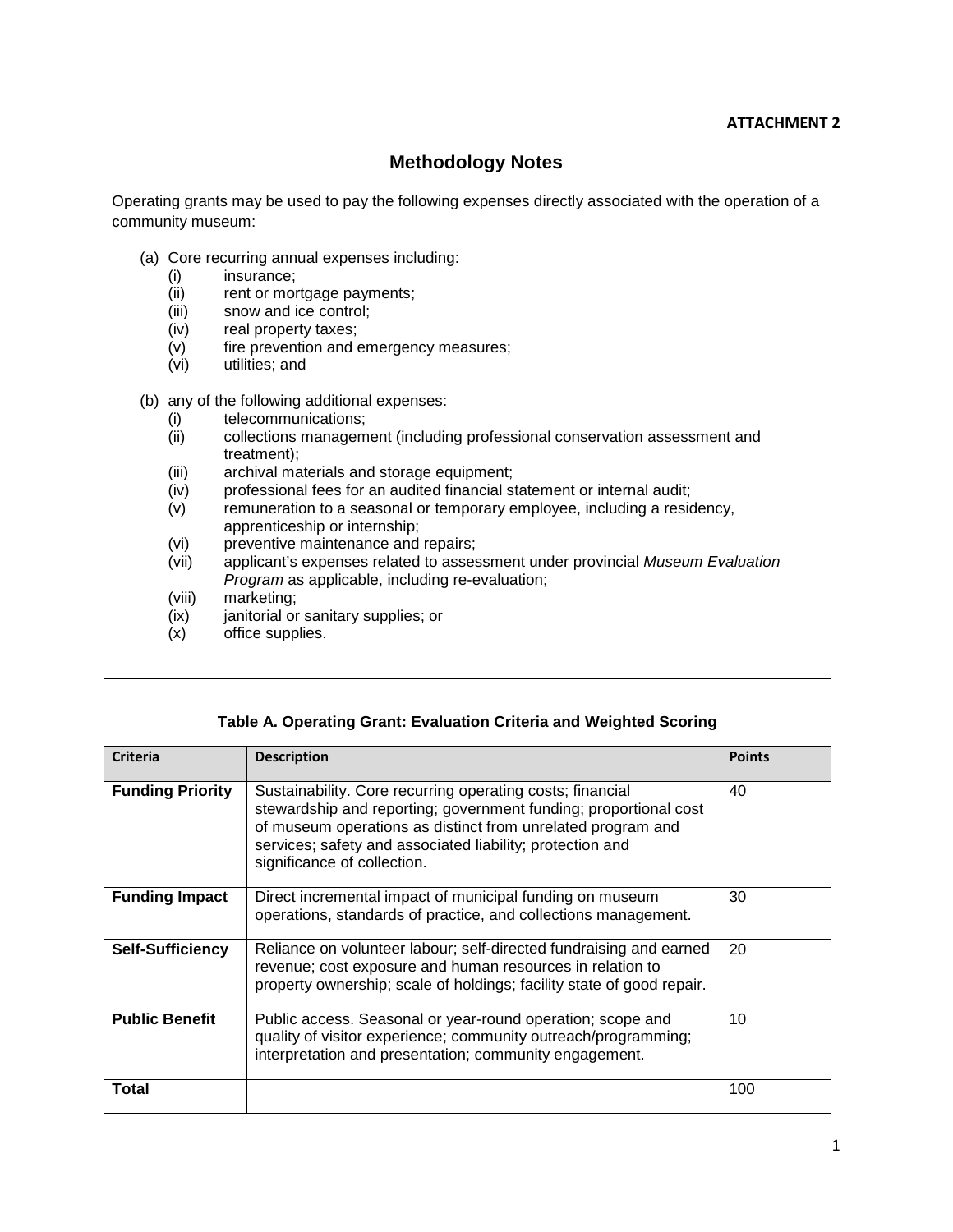*Municipal Property Tax Relief:* Although annual real property taxes are a recurring annual expense, the value of HRM's operating assistance has not been included in the 80% government assistance threshold due to significant variance in land values that would place urban community museums at a disadvantage relative to their peers. Instead, the value of municipal tax relief is considered in the value of additional operating assistance (an operating or project-specific grant). This approach to municipal property tax relief is also considered prudent given that some properties have not been assessed as taxable and others may have been incorrectly classified. For example, a former dwelling assessed as Residential even though the current use is non-residential.

*Heritage Registration:* Registered heritage property has been noted to indicate the historical significance of a site, building(s), or structure. If owned by the non-profit, the higher cost of authentic restoration and operating is recognized. It is also acknowledged that rural communities, socioeconomic and ethnocultural communities-of-interest may be under-represented in government heritage recognition programs.

*Government Seasonal Employment Grants and Public Access:* Smaller museums rely to a significant extent on government seasonal employment grants. The availability of this funding may, in part, determine the seasonal duration of operations (June, July and August) to accommodate the school term. This practical consideration has been taken into account in calculating the program's requirement that eligible museums be open to the public a minimum of three (3) months a year. The 3-month threshold is calculated based on 5 days per week multiplied by 12 weeks to arrive at a total of 60 days. The equivalent for two (2) months would be opening 7 days a week. Opening for individual appointments, meetings, private facility rentals/functions, or civic events is not included in the 'public access' calculation but offers additional revenue opportunities and access to the collection for researchers.

A project grant may be used to pay the following expenses directly associated with the operation of a community museum:

- (i) exhibit hosting or development;
- (ii) staff or volunteer training in museum practice;
- (iii) community-based research or self-publishing;
- (iv) independent professional services for any of the following:
	- (a) design and/or fabrication fees;
		- (b) legal fees;
		- (c) strategic planning;
		- (d) building condition report and lifecycle planning;
		- (e) building conservation assessment and report;
		- (f) energy, safety or accessibility audit;
		- (g) environmental assessment;
		- (h) program evaluation;
		- (i) an appraisal of an artefact or building for insurance or conservation purposes; or
- (v) a defined program or service.